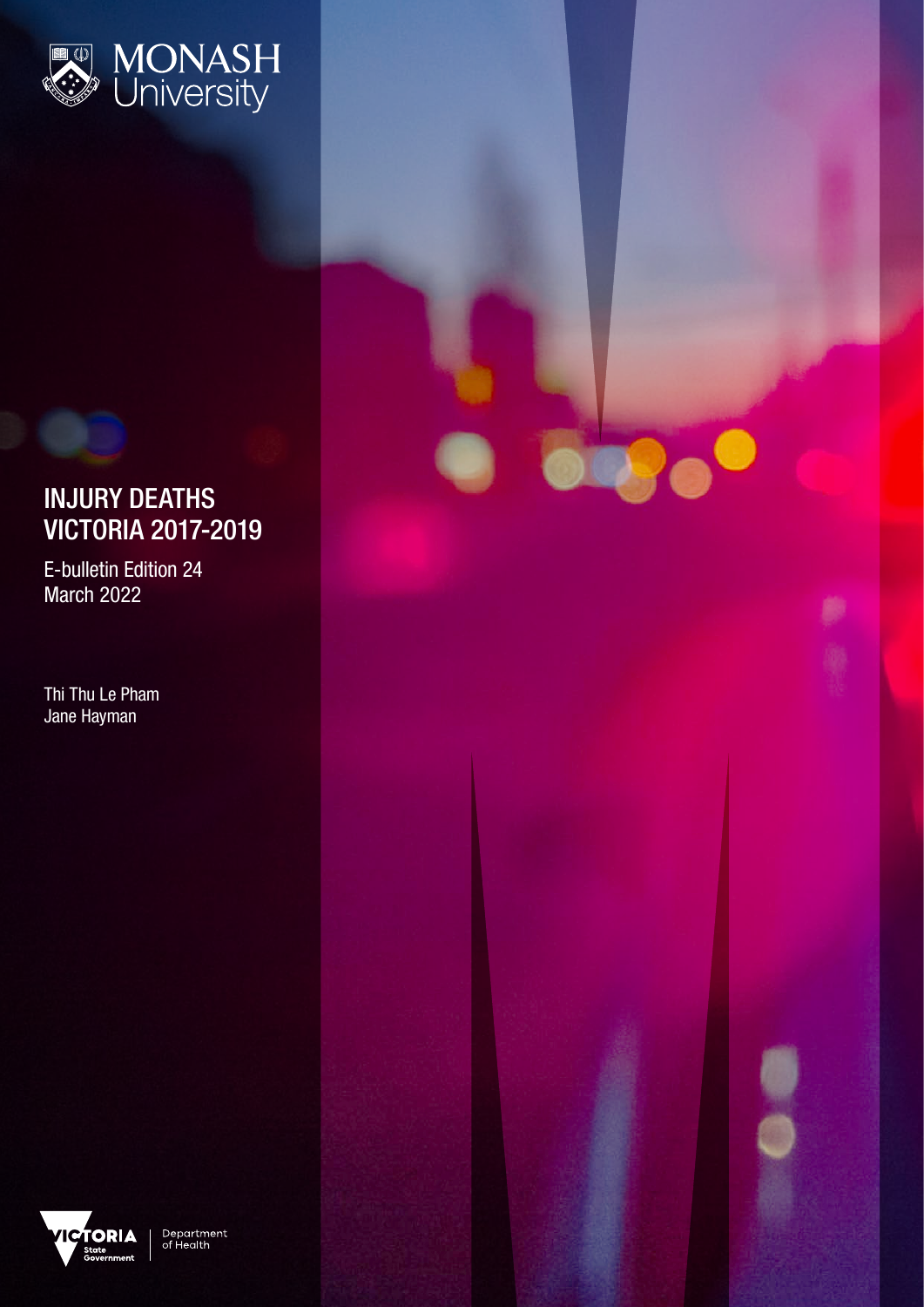# **CONTENTS**

- 1 SUMMARY OF INJURY DEATHS
- 2 INTRODUCTION
- 3 ALL AGES
- 10 CHILDREN (0-14 YEARS)
- 12 ADOLESCENTS AND YOUNG ADULTS (15-24 YEARS)
- 15 ADULTS (25-64 YEARS)
- 19 OLDER ADULTS (65 YEARS+)
- 22 APPENDIX 1
- 24 APPENDIX 2

# SUGGESTED CITATION

VISU: Pham, TTL, & Hayman, J. Injury deaths Victoria, 2017-2019. E-bulletin Edition 24. Victorian Injury Surveillance Unit, Monash University Accident Research Centre, Clayton, Victoria.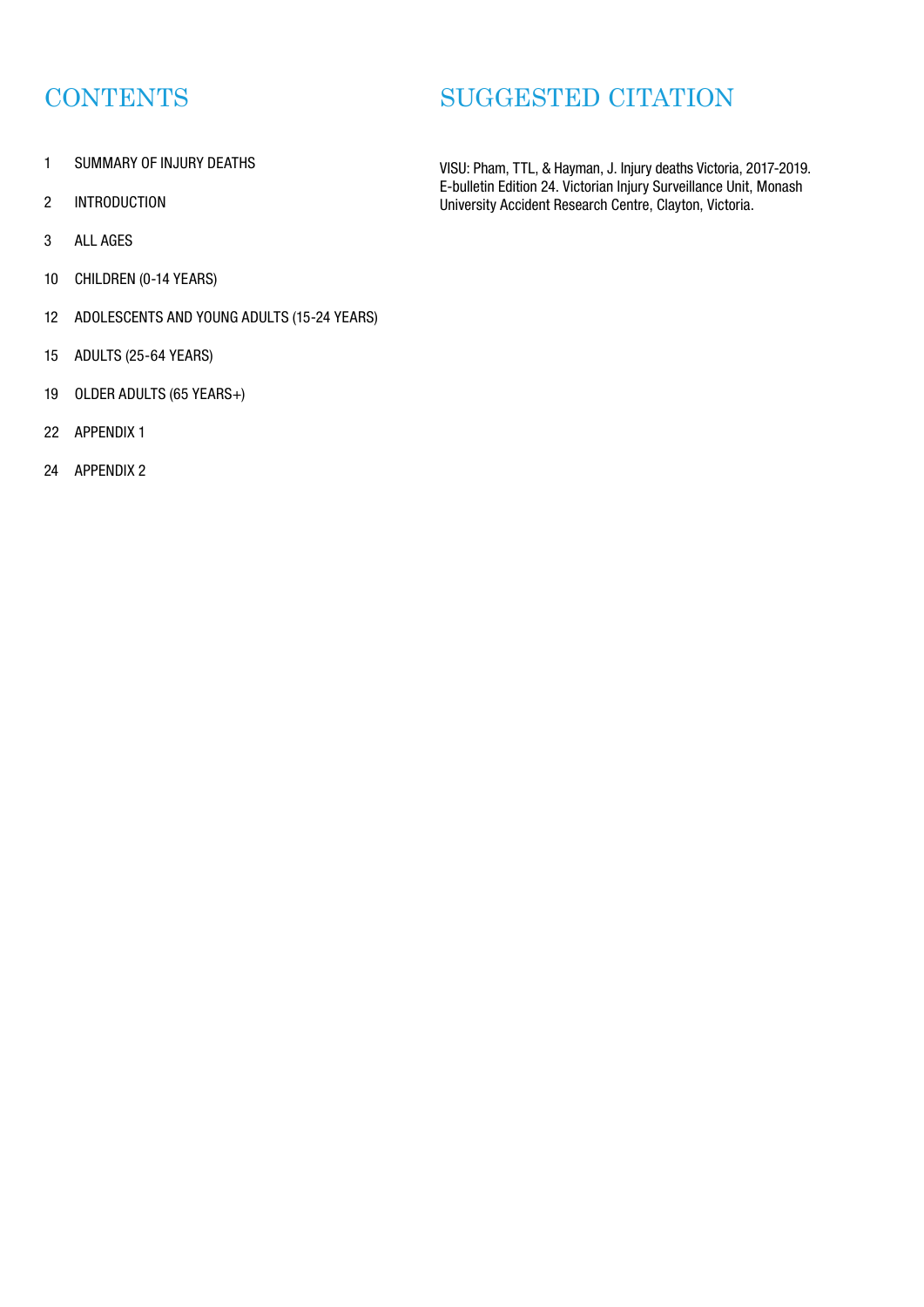# SUMMARY OF INJURY DEATHS, VICTORIA 2017-2019

## ALL AGES

- In the three-year period 2017-2019, 8609 Victorians died as a result of injury. Seventy-two percent of these deaths were unintentional (n=6198, 72.0%), 26.5% were intentional (n=2282: suicide=2116 & homicide=166) and the remaining 1.5% were classified as undetermined intent (n=129).
- The overall average annual injury death rate was 44.4 per 100,000 population.
- Males were overrepresented accounting for 57.0% (n=3532) of unintentional injury deaths, 73.6% (n=1680) of intentional injury deaths and 55.8% (n=72) of undetermined intent injury deaths.
- Three causes: falls (n=3435, 39.9%), suicide (n=2116, 24.6%) and unintentional poisoning (n=1188, 13.8%) combined accounted for approximately three-quarters of injury deaths.

## CHILDREN (0-14 YEARS)

- In the period 2017-2019, 71 Victorian children died as a result of injury. More than three-quarters of these deaths were unintentional (n=55, 77.5%) and 22.5% were intentional (n=16).
- The overall average annual injury death rate was 2.0 per 100,000 children.
- Boys were overrepresented among all injury (67.6%) and unintentional injury (67.3%) deaths.
- The annual all injury and unintentional injury death rates were highest among children aged 0-4 years (2.8 & 2.4/100,000 respectively) and lowest among those aged 5-9 years (0.9 & 0.8/100,000 respectively).
- The leading causes of child injury death were transport (43.7%, mainly as car occupants and pedestrians), and suicide (12.7%).

## ADOLESCENTS AND YOUNG ADULTS (15-24 YEARS)

- In the period 2017-2019, 522 Victorian adolescents and young adults died as a result of injury. More than half of these deaths were intentional (n=288, 55.2%) and 42.5% were unintentional (n=222).The remaining 2.3% of deaths were of undetermined intent.
- The overall average annual injury death rate was 20.3 per 100,000 adolescents and young adults.
- Males were overrepresented, accounting for 75.7% of unintentional and 72.9% of intentional injury deaths.
- Suicide (52.9%) and transport incidents (27.5%) were the leading causes of injury deaths among adolescents and young adults (n=270 and n=140, respectively).

## ADULTS (25-64 YEARS)

- In the period 2017-2019, 3670 Victorian adults died as a result of injury. More than half of these deaths were unintentional (n=1905, 51.9%), 45.1% were intentional (n=1657) and the remaining 2.9% were classified as undetermined intent (n=108).
- The overall average annual injury death rate was 35.7 per 100,000 adults.
- Males were overrepresented accounting for approximately three-quarters of unintentional (74.4%) and intentional (74.5%) injury deaths.
- Suicide accounted for 41.8% of injury deaths (most commonly by hanging). Other common causes of injury death were unintentional poisoning (28.8%) and transport incidents (13.3%, most commonly car occupants).

## OLDER ADULTS (65+ YEARS)

- In the period 2017-2019, 4346 Victorian older adults died as a result of injury. Ninety-two percent of these deaths were unintentional (n=4016), and 7.4% were intentional (n=321). Less than one percent of older adult deaths were of undetermined intent (n=9).
- The overall average annual injury death rate was 146.6 per 100,000 older adults.
- Females were slightly overrepresented in unintentional injury deaths (n=2106, 52.4%), while males accounted for 70% of intentional injury deaths (n=225).
- Falls accounted for three-quarters of injury deaths among older persons (n=3258), followed by suicide (n=302, 7.0%) and transport incidents (n=269, 6.2%). A high proportion of the fall deaths were coded to 'unspecified fall' (n=2547, 78.2%) but of those with a specified fall mechanism (n=711), more than half were falls on the same level from slipping, tripping or stumbling (n=385, 54.1%).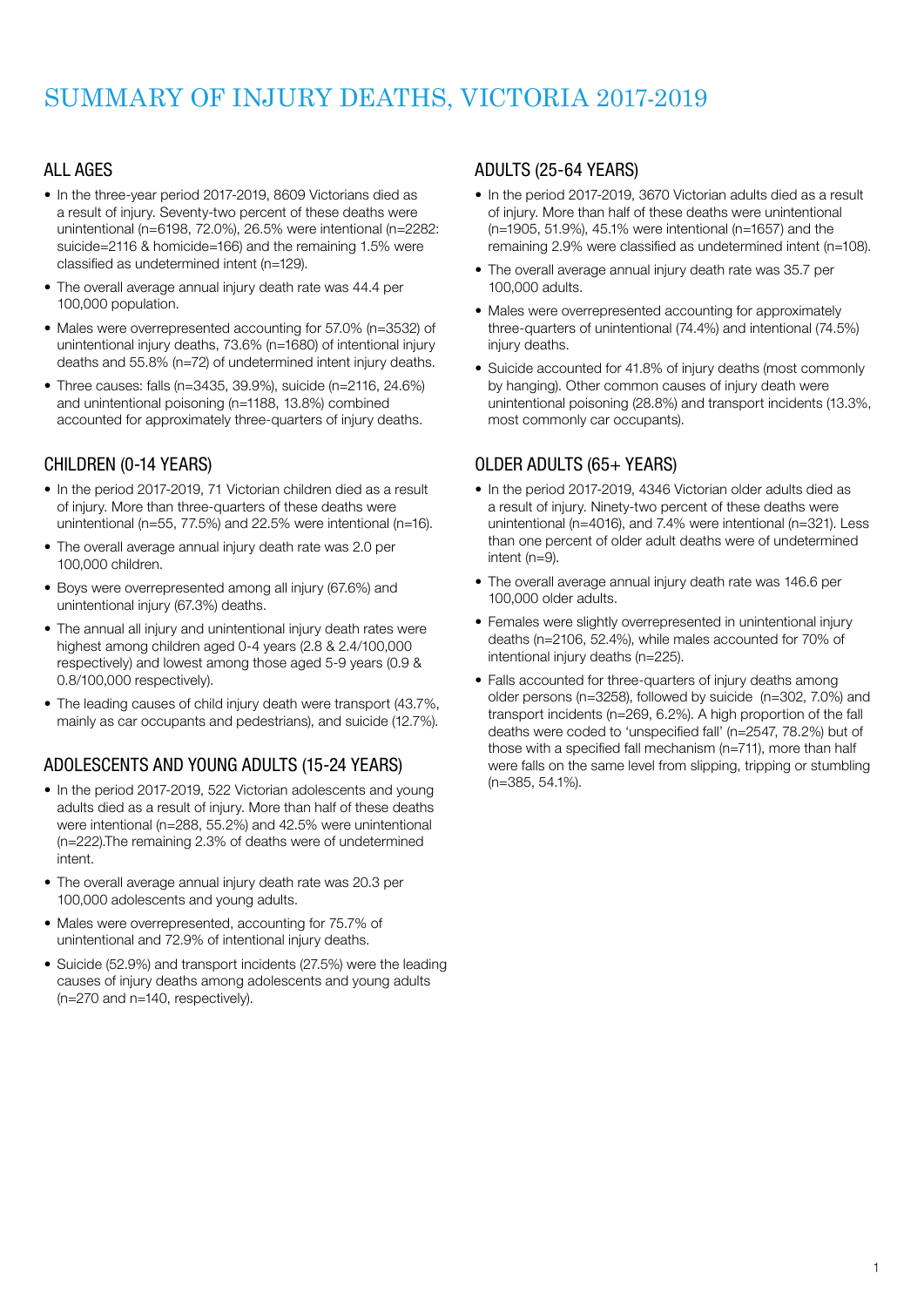# **INTRODUCTION**

This E-bulletin provides a detailed overview of Victorian injury deaths in the three-year period 2017-2019: the latest available cause of death data held by the Victorian Injury Surveillance Unit (VISU). The E-bulletin shows trends in injury deaths for the period 2007-2019, although the focus is the latest three-year period.

# **METHODS**

## DATA SOURCE

Data have been extracted from the VISU-held Cause of Death (COD) dataset supplied by the Australian Coordinating Registry (ACR) and based on the Australian Bureau of Statistics (ABS) cause of death data.

## DATA SELECTION

### Inclusions:

- Main section: deaths recorded for Victorian residents with a reference year of 2017-2019, coded according to the WHO International Classification of Diseases 10th revision (ICD-10).
- Trends section: deaths recorded for Victorian residents with a reference year of 2007-2019.
- Deaths must have an ICD-10 underlying cause of death code in the range V00–Y36 (unintentional, intentional and undetermined intent injury deaths).

### Exclusions:

- Deaths resulting from medical causes (adverse events and medical misadventure) have been excluded (ICD-10 codes in the range Y40–Y84).
- Deaths for Victorian residents coded as 'undetermined intent' were removed from various analyses for reasons of confidentiality. Deaths of undetermined intent among children (0-14) (<6 deaths over the 3-year period) were excluded from the entire analysis. Similarly, deaths coded as 'undetermined intent' were removed from the analyses in the adolescents and young adult section (15-24 years) (n=12 deaths over the 3-year period), as well as the section describing deaths among older adults (65+ years) (n=9 deaths over the 3-year period).
- When examining trends from 2007-2019 only child 'undetermined intent' deaths were excluded.
- For reasons of confidentiality deaths coded to 'intentional self-harm' were not broken down by age and sex in the section describing child deaths (0-14 years).
- State of residence rather than registration was chosen considering that population rates were to be calculated (see Appendix 2 Table 22 for the influence of this on the data selected). Reference year rather than year of death was chosen, to be consistent with ABS publications of COD data (see Appendix 2 Table 23 for the influence of this on the data selected).
- For the reference year 2019, deaths among Victorian residents were included that had been registered in 2017, 2018 and 2019 but had not previously been provided to the ABS. Inclusion of these additional registrations has resulted in increased counts of deaths by particular causes in 2019 when compared to 2017 and 2018. See Appendix 3 for more details.

## DATA ISSUES

To improve the quality of ICD coding, the ABS introduced a revisions process for all coroner certified deaths registered after 1 January 2006. The process means data are preliminary when published for the first time, revised when published the following year and final when published two years after initial publication. For more detailed information regarding the ABS causes of death coding and revisions processes, readers are directed to the ABS website and in particular:

#### http://www.abs.gov.au/ausstats/abs@.nsf/ Lookup/3303.0Technical+Note12012

As a result of the revisions process, the current release of data from the ACR contains final data for the period 2006 to 2017, revised data for 2018 and preliminary data for 2019. Data for the 2006 reference year has not been included in this E-bulletin because the revisions process was different to that of the 2007-2018 reference years.

Data for main analysis covers the 3-year period 2017-2019 and as a result of the revisions process, the numbers for two of the three years are subject to revision and will likely change in future E-bulletin editions. Consequently, only eleven of the thirteen years presented in trend figures are final and statistical analysis of trends has not been conducted. However, trend figures have been provided to give an indication of current trends in Victorian injury deaths. The following symbols have been used throughout this report to distinguish between the data at different stages of the revisions process:

- Frequency (final)  $($
- Frequency (revised)  $($
- Frequency (preliminary)  $\langle \diamond \rangle$
- Rate (final)  $($   $)$ )
- Rate (revised)  $(\bigoplus)$
- Rate (preliminary)  $(O)$

The age groups used in this E-bulletin (0-14, 15-24, 25-64, 65+ years) have been selected to match those in the National Injury Prevention and Safety Promotion Plan: 2004 - 2014 (NIPSPP Plan) and will be maintained for consistency.

## STATISTICAL ANALYSIS

Age specific rates per 100,000 population have been calculated for all years. The denominators used for calculating rates were June population estimates from the Australian Bureau of Statistics (Source: 3101.0 Australian Demographic Statistics. TABLE 52. Estimated Resident Population by Single Year Of Age, Victoria). Age standardisation of the rates was considered unnecessary for the purpose of this report, as the shifts in the Victorian age distribution over the period 2007-2019 were minor (Appendix 2, Figure 26). Age-group specific rates are presented throughout this report. Where direct comparisons between groups are made, differences in rate have been tested using chi-square tests (results not shown); P-values of <0.05 were considered statistically significant.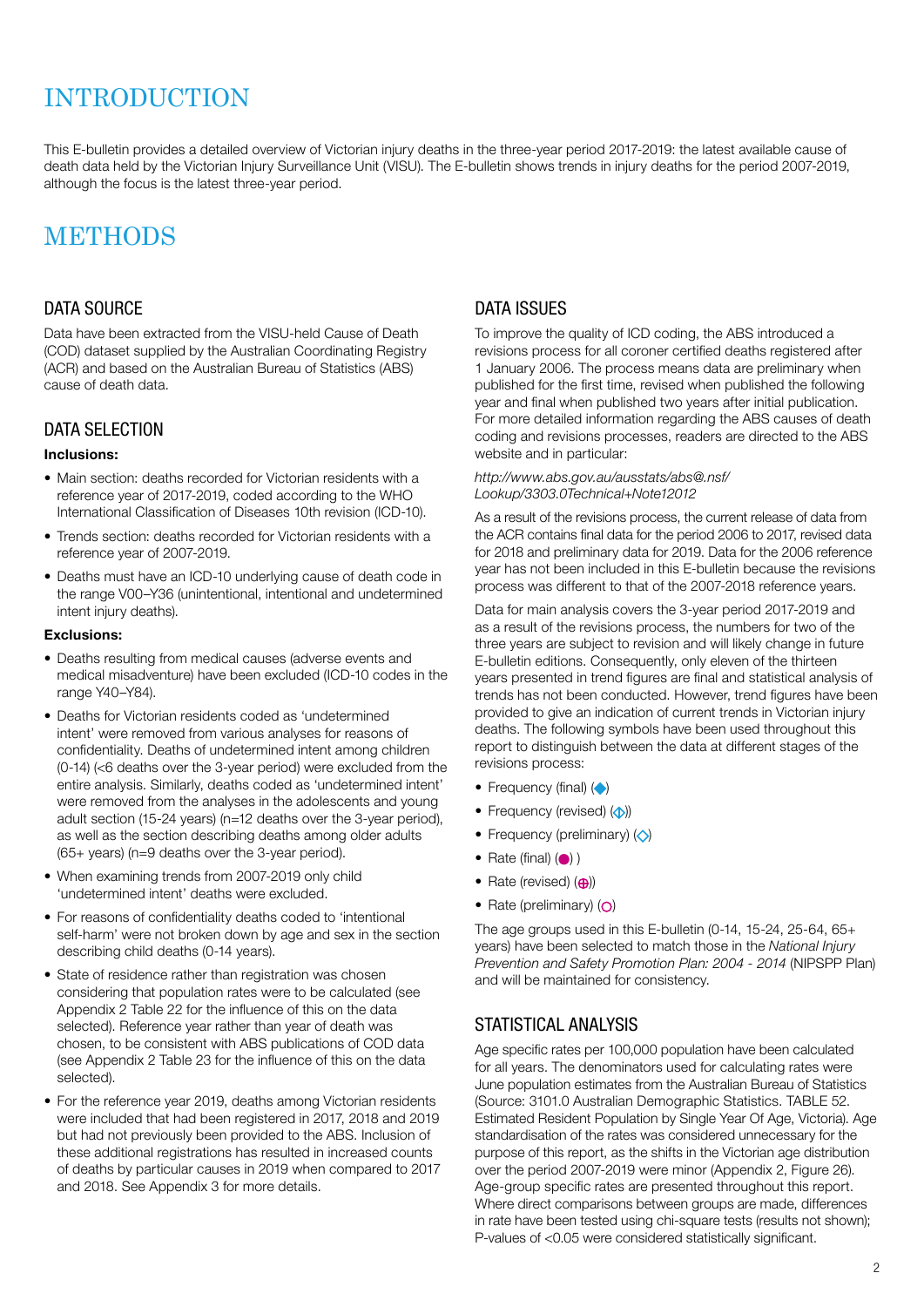# ALL AGES

An overview of injury deaths in Victoria over the 3-year period 2017- 2019 is provided in Appendix 1 (Table 20). Due to the preliminary/ revised nature of the 2018 & 2019 data held by VISU, the most recent three years of data will be presented in this E-bulletin. Any differences between these three years as presented in Table 20 (Appendix 1) should be interpreted with caution: these can be indicative of an underlying trend in injury deaths, an artefact of the step-wise data revisions process, or both. However, overall injury intent proportions did not differ significantly between the year that is final (2017), that which is revised (2018) and the year that is preliminary (2019), with more than 70% of deaths being unintentional in all years of the period (72.6% in 2017, 72.8% in 2018 and 71.0% in 2019); more than a quarter being intentional (26.3% in 2017, 25.5% in 2018 and 27.3% in 2019); and less than 2% coded as undetermined (1.1% in 2017, 1.6% in 2018 and 1.7% in 2019); (chi-square test p=0.11). Overall, males accounted for sixty-one percent of injury deaths (n=5284, 61.4%). Around one quarter of injury deaths were due to suicide (24.6%): 2116 Victorians died by suicide in the period 2017-2019.

Overall, there were 8609 injury deaths recorded for Victoria over the period 2017-2019: an average annual rate of 44.4 deaths per 100,000 Victorians (Table 1).

- All intents annual injury death rates were highest in older adults (146.6 per 100,000 older adults) and lowest in children (2.0 per 100,000 children).
- The all ages unintentional annual injury death rate was 32.0 per 100,000 Victorians; rates were highest in older adults (135.5 per 100,000 older adults) and lowest in children (1.5 per 100,000 children).
- The all ages intentional annual injury death rate was 11.8 per 100,000 Victorians (comprising a 10.9/100,000 suicide rate and a 0.9/100,000 homicide rate). Intentional death rates were highest in adults (16.1 per 100,000 adults) and lowest in children (0.5 per 100,000 children). Suicide and homicide rates both followed this age pattern.The all ages undetermined intent annual injury death rate was 0.7 per 100,000 Victorians.

Over the period 2017-2019, the male average annual age-specific unintentional injury death rate was higher than the female rate in all 5-year age groups. Overall, rates rose after childhood, were fairly stable to age 65 years before increasing dramatically and peaking in the oldest adults (Figure 1).

Over the period 2017-2019, the male average annual age-specific intentional injury death rate was higher than the female rate in all 5-year age bands (where rates could be calculated n=10 or more). Age-specific intentional injury death rates were lowest in children aged 10-14 years (0-4 years and 5-9 years suppressed in figure) and were highest in adults aged 40-44 years and 45-49 years (Figure 2).

|                      | <b>CHILDREN</b><br><b>(0-14 YEARS)</b> |                            | <b>ADOLESCENTS AND</b><br><b>YOUNG ADULTS</b><br>(15-24 YEARS) |                            | <b>ADULTS</b><br>(25-64 YEARS) |                            |      | <b>OLDER ADULTS</b><br>$(65+YEARS)$ | <b>ALL AGES</b> |                            |
|----------------------|----------------------------------------|----------------------------|----------------------------------------------------------------|----------------------------|--------------------------------|----------------------------|------|-------------------------------------|-----------------|----------------------------|
|                      | n                                      | <b>RATE PER</b><br>100,000 | n                                                              | <b>RATE PER</b><br>100,000 | n                              | <b>RATE PER</b><br>100,000 | n    | <b>RATE PER</b><br>100,000          | n               | <b>RATE PER</b><br>100,000 |
| <b>Unintentional</b> | 55                                     | 1.5                        | 222                                                            | 8.6                        | 1905                           | 18.5                       | 4016 | 135.5                               | 6198            | 32.0                       |
| Intentional          | 16                                     | 0.5                        | 288                                                            | 11.2                       | 1657                           | 16.1                       | 321  | 10.8                                | 2282            | 11.8                       |
| Suicide              | 9                                      | $***$                      | 270                                                            | 10.5                       | 1535                           | 14.9                       | 302  | 10.2                                | 2116            | 10.9                       |
| Homicide             | 7                                      | $***$                      | 18                                                             | 0.7                        | 122                            | 1.2                        | 19   | 0.6                                 | 166             | 0.9                        |
| Undetermined intent  | <b>NA</b>                              | <b>NA</b>                  | 12                                                             | 0.5                        | 108                            | 1.0                        | 9    | $***$                               | 129             | 0.7                        |
| Total                | 71                                     | 2.0                        | 522                                                            | 20.3                       | 3670                           | 35.7                       | 4346 | 146.6                               | 8609            | 44.4                       |

### TABLE 1: FREQUENCY AND AVERAGE ANNUAL RATES OF INJURY DEATHS BY INTENT AND BROAD AGE GROUPS, VICTORIA 2017-2019

Note: Rates based on frequency less than 10 have been suppressed with "\*\*".

NA=Deaths among children coded to 'undetermined intent' were deleted from the entire analysis (see methods section).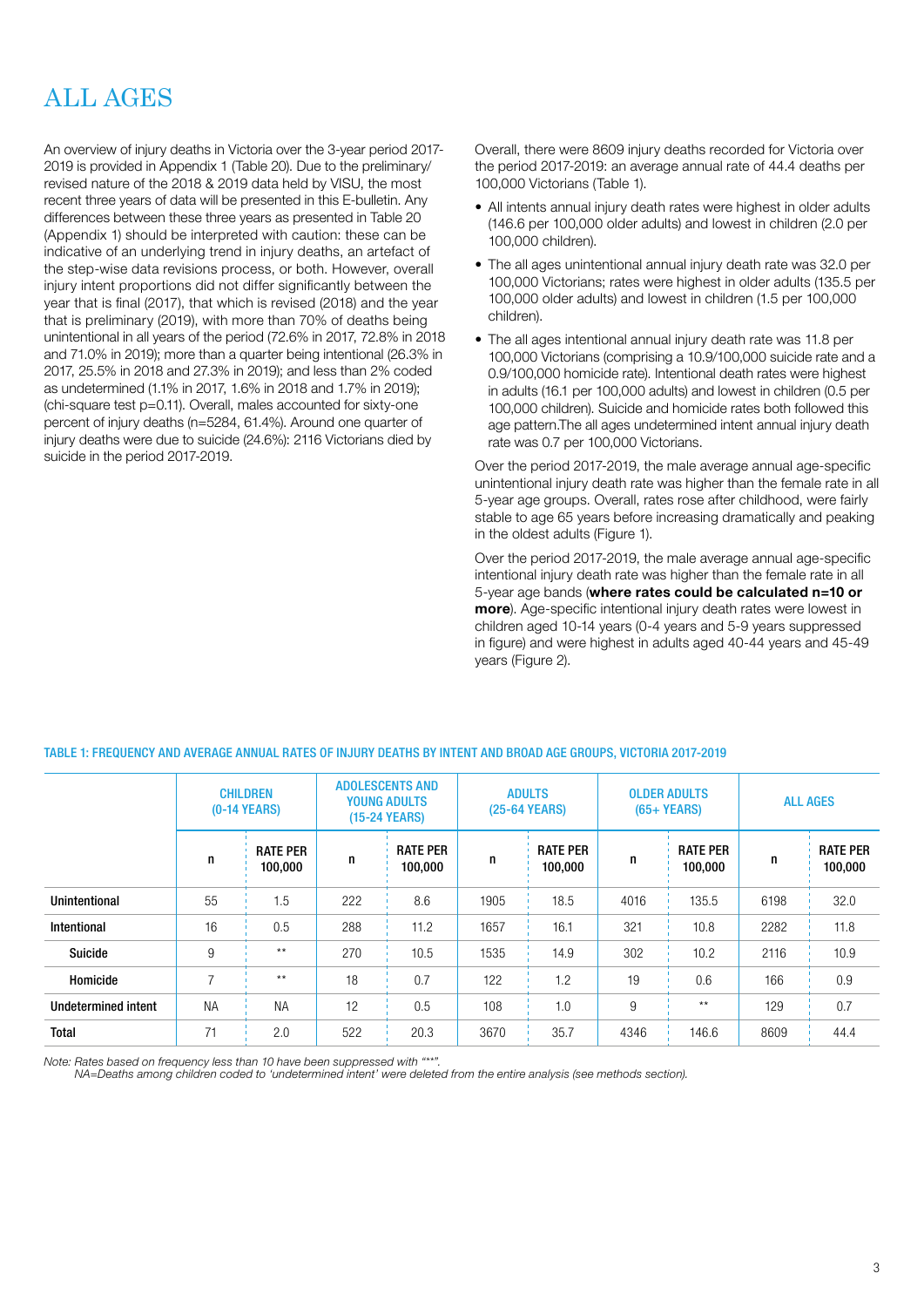

#### FIGURE 1: AVERAGE ANNUAL UNINTENTIONAL INJURY DEATH RATES BY AGE GROUP AND GENDER, VICTORIA 2017-2019

Note: Rates based on frequency less than 10 have been suppressed (appear as blank cells)





Note: Rates based on frequency less than 10 have been suppressed (appear as blank cells)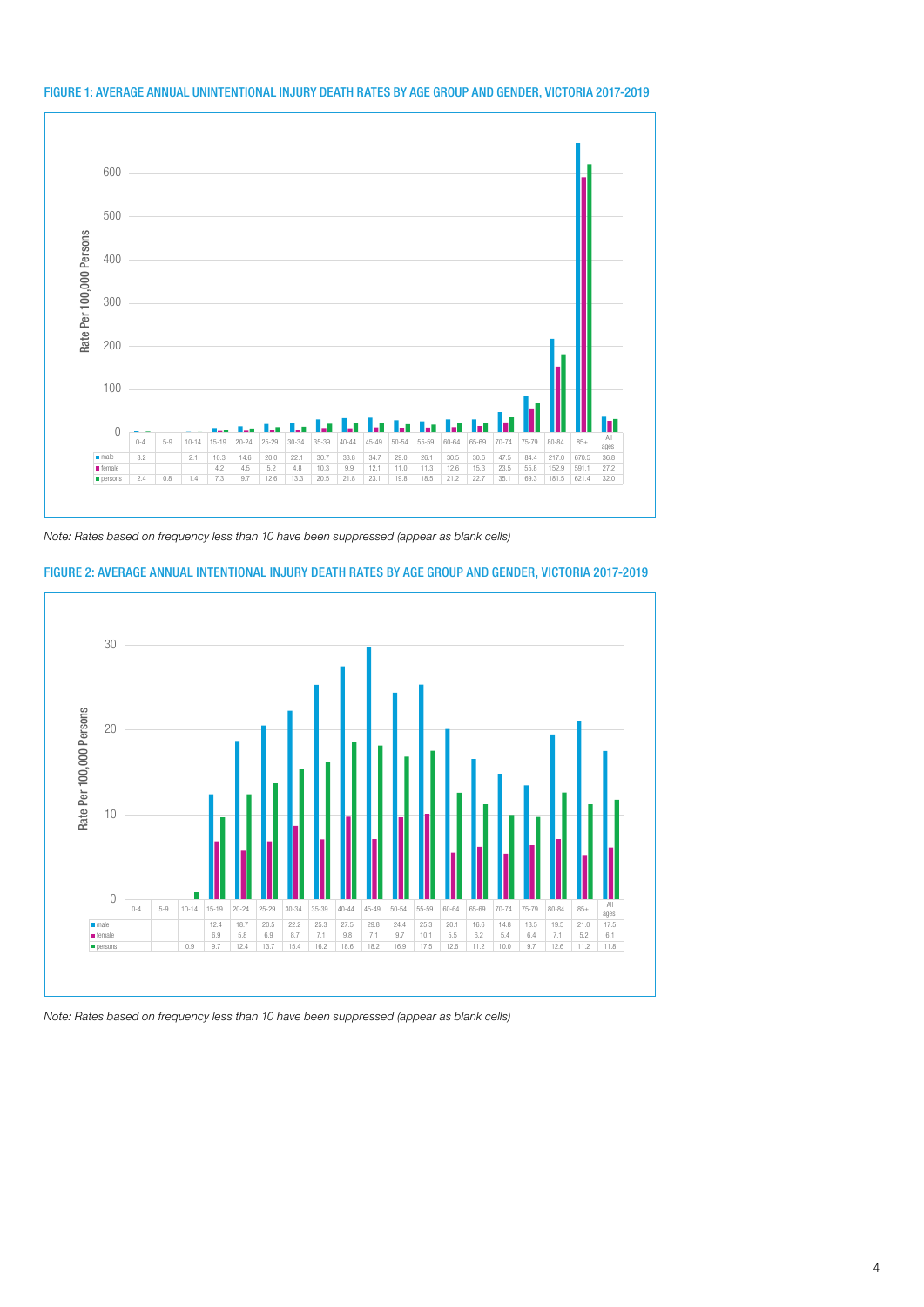## TREND IN INJURY DEATHS (2007-2019)

Data presented for the years 2018-2019 are not final and subject to revision (see page 2 for more information). Consequently, statistical analysis of trends has not been conducted but figures have been provided here to give an indication of current trends in Victorian injury deaths.

For the reference year 2019, deaths among Victorian residents were included that had been registered in 2017, 2018 and 2019 but had not previously been provided to the ABS. Inclusion of these additional registrations has resulted in increased counts of deaths by particular causes in 2019 when compared to 2017 and 2018. See Appendix 3 for more details.

# ALL INTENTS INJURY DEATHS

## INTENTIONAL INJURY DEATHS

FIGURE 3: TREND IN FREQUENCY AND ANNUAL RATE OF ALL INJURY DEATHS, VICTORIA 2007-2019



Note: An increase in deaths for the 2019 reference year is due to inclusion of deaths that had been registered in 2017, 2018 and 2019. See Appendix 3 for more details.

## UNINTENTIONAL INJURY DEATHS

#### FIGURE 4: TREND IN FREQUENCY AND ANNUAL RATE OF UNINTENTIONAL INJURY DEATHS, VICTORIA 2007-2019



Note: An increase in deaths for the 2019 reference year is due to inclusion of deaths that had been registered in 2017, 2018 and 2019. See Appendix 3 for more details.

FIGURE 5: TREND IN FREQUENCY AND ANNUAL RATE OF INTENTIONAL INJURY DEATHS, VICTORIA 2007-2019



Note: An increase in deaths for the 2019 reference year is due to inclusion of deaths that had been registered in 2017, 2018 and 2019. See Appendix 3 for more details.

## UNDETERMINED INTENT INJURY DEATHS



FIGURE 6: TREND IN FREQUENCY AND ANNUAL RATE OF UNDETERMINED INTENT INJURY DEATHS, VICTORIA 2007-2019

Note: Undetermined intent injury deaths among children aged 0-14 were excluded from the analysis. An increase in deaths for the 2019 reference year is due to inclusion of deaths that had been registered in 2017, 2018 and 2019. See Appendix 3 for more details.

Frequency (final)

- Frequency (revised)  $\Diamond$
- Frequency (preliminary) ∧

Rate (final)

- Rate (revised)  $\bigoplus$
- Rate (preliminary) $\Omega$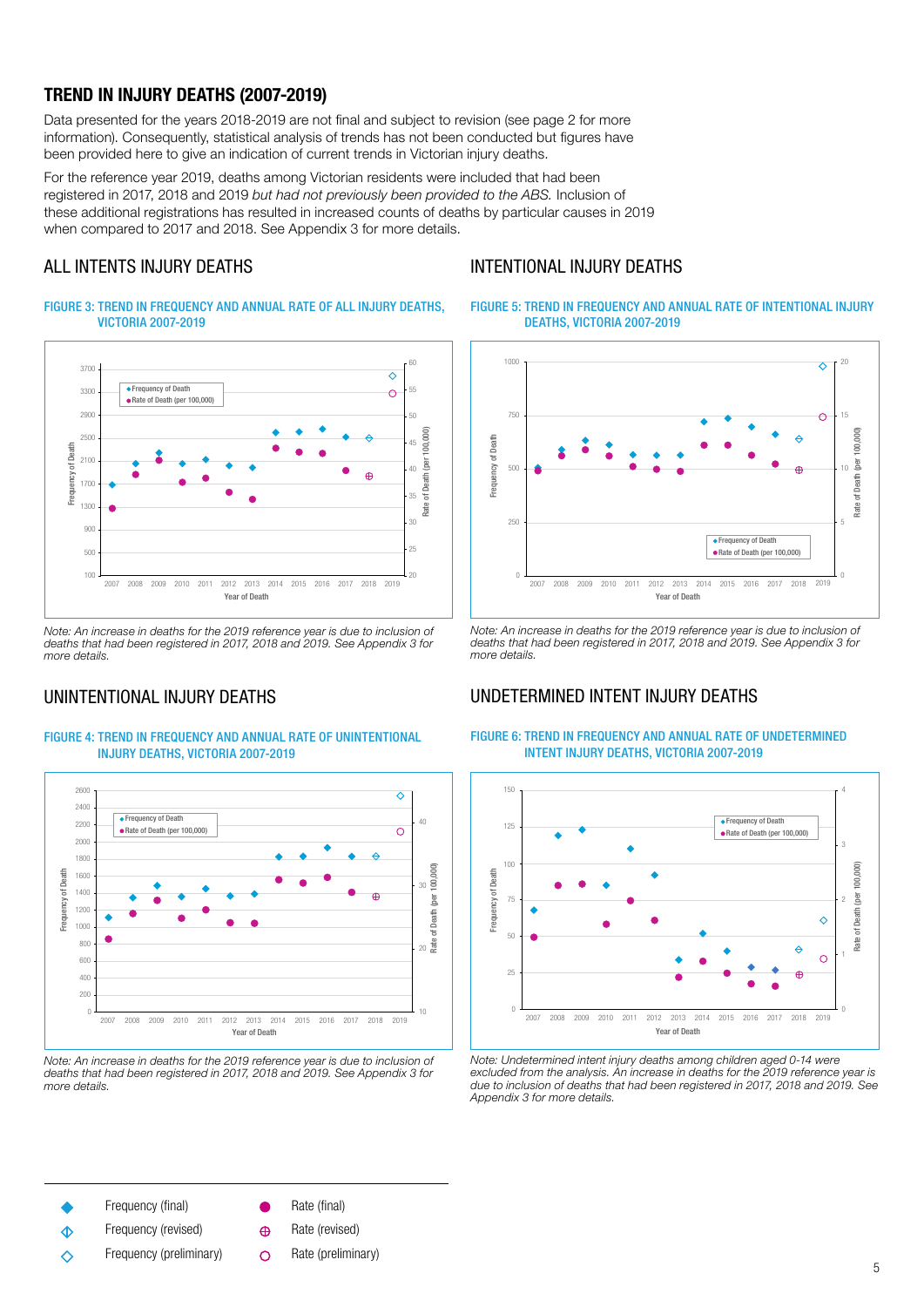# PATTERN OF INJURY DEATHS (2017-2019)

## GENDER DISTRIBUTION

- Males were overrepresented, accounting for 57.0% of unintentional injury deaths (n=3532), 73.6% of intentional injury deaths (n=1680) and 55.8% of undetermined intent injury deaths (n=72) in Victoria over the period 2017-2019 (Table 2).
- The average annual male injury death rate was 1.6 times higher than the female death rate (55.1/100,000 vs. 34.0/100,000). Men's higher death rates were observed in unintentional, intentional and undetermined intent deaths (by 1.3 times, 2.8 times and 1.3 times, respectively) (Table 2).

## AGE DISTRIBUTION

- Persons aged 65 years and older had the highest annual all injury (146.6/100,000) and unintentional injury death rates (135.5/100,000) whereas children aged 0-14 years had the lowest (2.0 and 1.5/100,000, respectively) (Table 3).
- Adults aged 25-64 years had the highest intentional (16.1/100,000) death rate and children aged 0-14 years had the lowest intentional annual injury death rate (0.5/100,000) (Table 3).

#### FIGURE 7: LEADING CAUSES OF INJURY DEATHS, VICTORIA 2017-2019 (N=8609)

## LEADING CAUSES OF INJURY DEATHS

- Figure 7 shows the leading causes of injury deaths. Falls (n=3435, 39.9%), suicide (n=2116, 24.6%) and unintentional poisoning (n=1188, 13.8%) accounted for approximately threequarters of all injury deaths and transport for a further 10.8% (n=928).
- For more detail on causes of injury deaths see Appendix 1 Table 20.



Note: The cause categories "other specified unintentional", "unspecified unintentional" and "undetermined intent" were included in the "other causes" category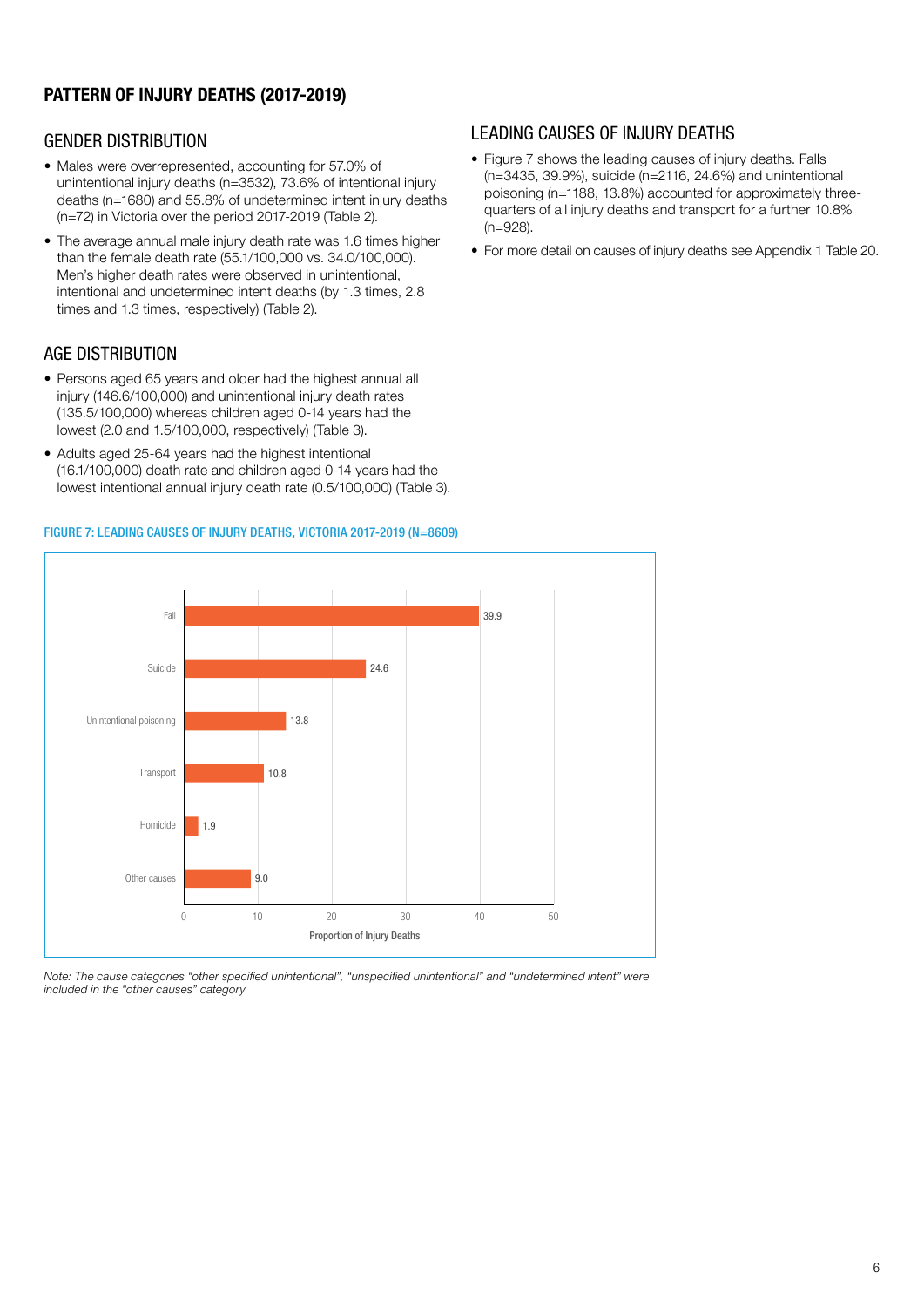### TABLE 2: FREQUENCY AND AVERAGE ANNUAL RATE OF INJURY DEATHS BY INTENT AND GENDER, VICTORIA 2017-2019

|                | <b>UNINTENTIONAL</b> |      |                            | <b>INTENTIONAL</b> |      |                            | <b>UNDETERMINED INTENT</b> |      |                            | <b>ALL</b> |      |                            |
|----------------|----------------------|------|----------------------------|--------------------|------|----------------------------|----------------------------|------|----------------------------|------------|------|----------------------------|
|                |                      | %    | <b>RATE PER</b><br>100,000 | n                  | %    | <b>RATE PER</b><br>100,000 |                            | %    | <b>RATE PER</b><br>100,000 | n          | $\%$ | <b>RATE PER</b><br>100,000 |
| Male           | 3532                 | 57.0 | 36.8                       | 1680               | 73.6 | 17.5                       | 72                         | 55.8 | 0.8                        | 5284       | 61.4 | 55.1                       |
| Female         | 2666                 | 43.0 | 27.2                       | 602                | 26.4 | 6.2                        | 57                         | 44.2 | 0.6                        | 3325       | 38.6 | 34.0                       |
| <b>Persons</b> | 6198                 | 100  | 32.0                       | 2282               | 100  | 11.8                       | 129                        | 100  | 0.7                        | 8609       | 100  | 44.4                       |

Note: Child deaths coded to 'undetermined intent' were deleted from the entire analysis (see methods section)

#### TABLE 3: FREQUENCY AND AVERAGE ANNUAL RATE OF INJURY DEATHS BY INTENT AND AGE GROUP, VICTORIA 2017-2019

|           | <b>UNINTENTIONAL</b> |               |                            | <b>INTENTIONAL</b> |       |                            | <b>UNDETERMINED INTENT</b> |           |                            | <b>ALL</b> |       |                            |
|-----------|----------------------|---------------|----------------------------|--------------------|-------|----------------------------|----------------------------|-----------|----------------------------|------------|-------|----------------------------|
|           | n                    | $\frac{0}{0}$ | <b>RATE PER</b><br>100,000 | n                  | %     | <b>RATE PER</b><br>100,000 | n                          | $\%$      | <b>RATE PER</b><br>100,000 | n          | $\%$  | <b>RATE PER</b><br>100,000 |
| $0 - 14$  | 55                   | 0.9           | 1.5                        | 16                 | 0.7   | 0.5                        | <b>NA</b>                  | <b>NA</b> | <b>NA</b>                  | 71         | 0.8   | 2.0                        |
| $15 - 24$ | 222                  | 3.6           | 8.6                        | 288                | 12.6  | 11.2                       | 12                         | 9.3       | 0.5                        | 522        | 6.1   | 20.3                       |
| $25 - 64$ | 1905                 | 30.7          | 18.5                       | 1657               | 72.6  | 16.1                       | 108                        | 83.7      | 1.0                        | 3670       | 42.6  | 35.7                       |
| $65+$     | 4016                 | 64.8          | 135.5                      | 321                | 14.1  | 10.8                       | 9                          | 7.0       | $\star\star$               | 4346       | 50.5  | 146.6                      |
| All ages  | 6198                 | 100           | 32.0                       | 2282               | 100.0 | 11.8                       | 129                        | 100.0     | 0.7                        | 8609       | 100.0 | 44.4                       |

Note: NA=child deaths coded to 'undetermined intent' were deleted from the entire analysis (see methods section)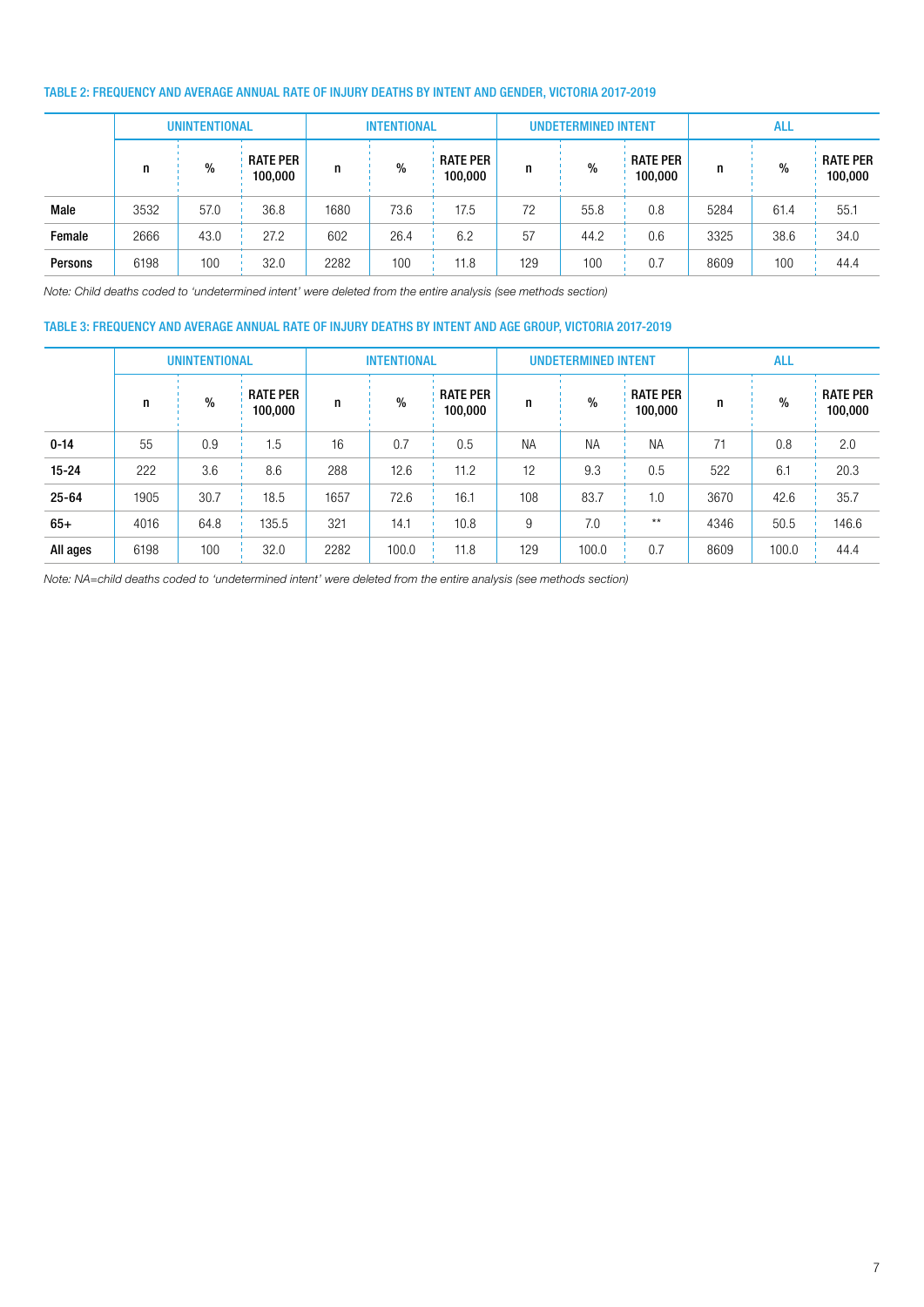# LEADING CAUSES IN MORE DETAIL

• A high proportion of fall deaths were coded to 'unspecified fall' (n=2624, 76.4%). Of those with a specified fall mechanism (n=811), just over half were falls on the same level from slipping, tripping or stumbling (n=417, 51.4%) (Table 4).

### TABLE 4: UNINTENTIONAL FALL INJURY DEATHS, VICTORIA 2017-2019

| <b>DETAILED CAUSE</b>                         | n    | $\%$ |
|-----------------------------------------------|------|------|
| Same level: slipping, tripping, stumbling     | 417  | 12.1 |
| Involving bed                                 | 115  | 3.3  |
| On and from stairs and steps                  | 82   | 2.4  |
| Involving chair                               | 44   | 1.3  |
| Other fall on same level                      | 34   | 1.0  |
| From, out of or through building or structure | 28   | 0.8  |
| On and from ladder                            | 28   | 0.8  |
| Involving wheelchair                          | 27   | 0.8  |
| Other fall from one level to another          | 16   | 0.5  |
| Other specified fall                          | 20   | 0.6  |
| Unspecified fall                              | 2624 | 76.4 |
| All falls                                     | 3435 | 100  |

• Hanging was the most common method of suicide (n=1158, 54.7%), followed by poisoning by pharmaceuticals (n=315, 14.9%) or another substance (n=144, 6.8%) (Table 5).

### TABLE 5: SUICIDES, VICTORIA 2017-2019

| <b>DETAILED CAUSE</b>                 | $\mathsf{n}$ | $\%$ |
|---------------------------------------|--------------|------|
| Hanging, strangulation & suffocation  | 1158         | 54.7 |
| Poisoning-pharmaceuticals             | 315          | 14.9 |
| Poisoning other substances            | 144          | 6.8  |
| Jumping or lying before moving object | 132          | 6.2  |
| Firearms                              | 110          | 5.2  |
| Jumping from a high place             | 90           | 4.3  |
| Sharp object                          | 53           | 2.5  |
| Crashing of motor-vehicle             | 36           | 1.7  |
| Drowning & submersion                 | 36           | 1.7  |
| Smoke, fire & flames                  | 22           | 1.0  |
| Other specified means                 | 9            | 0.4  |
| Unspecified means                     | 11           | 0.5  |
| All suicides                          | 2116         | 100  |
|                                       |              |      |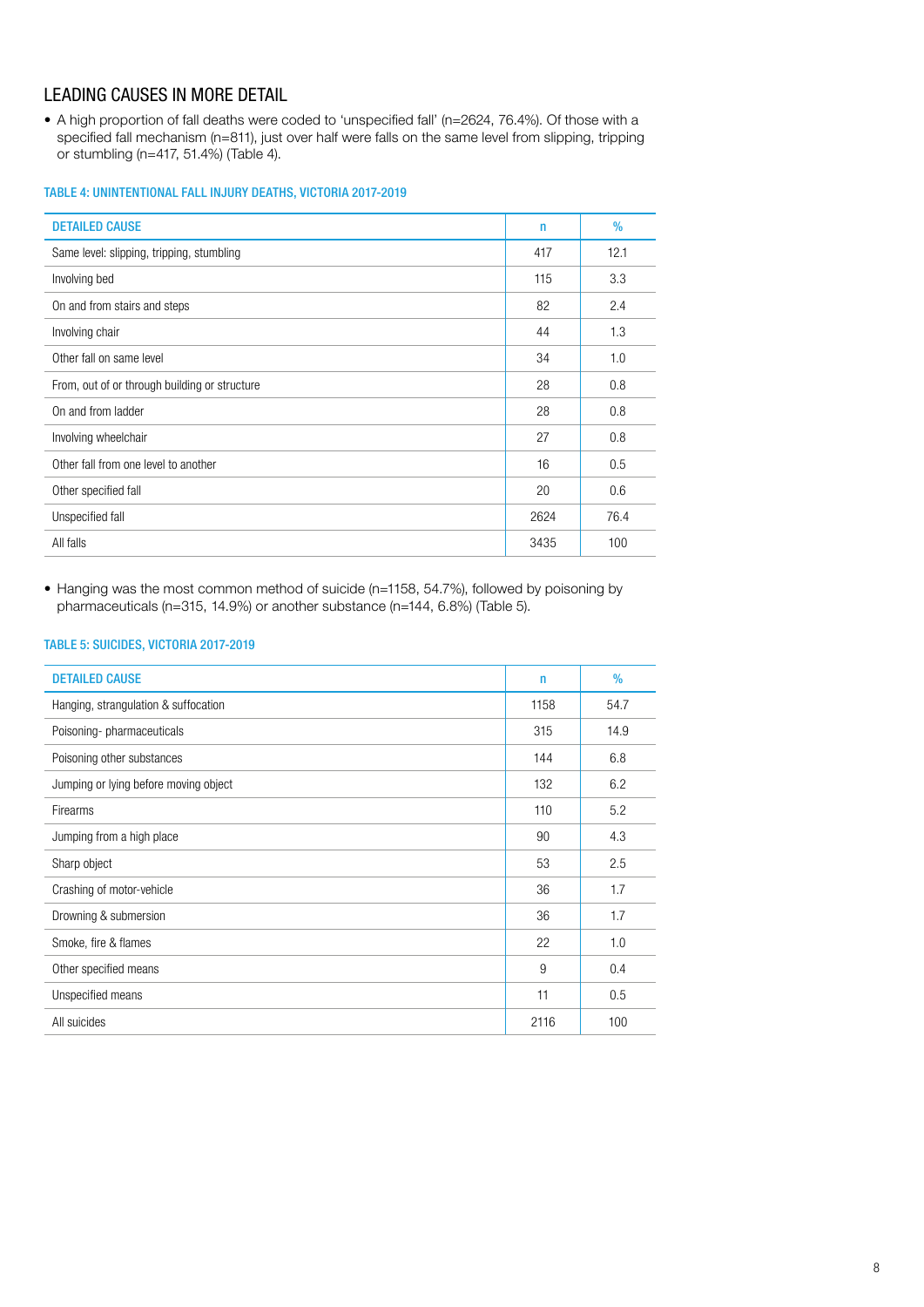• Narcotics & psychodysleptics (hallucinogens) were the most common specific agents involved in unintentional poisoning deaths (n=204, 17.2%) (Table 6).

### TABLE 6: UNINTENTIONAL POISONING DEATHS, VICTORIA 2017-2019

| <b>DETAILED CAUSE</b>                                                                             | n    | $\%$ |
|---------------------------------------------------------------------------------------------------|------|------|
| Narcotics & psychodysleptics {hallucinogens} not elsewhere classified                             | 204  | 17.2 |
| Antiepileptic, sedative-hypnotic, antiparkinsonism & psychotropic drugs, not elsewhere classified | 106  | 8.9  |
| Alcohol                                                                                           | 92   | 7.7  |
| Nonopioid analgesics, antipyretics & antirheumatics                                               | 10   | 0.8  |
| Other specified poisonings                                                                        | 8    | 0.7  |
| Other & unspecified drugs, medicaments & biological subs                                          | 768  | 64.6 |
| All poisonings                                                                                    | 1188 | 100  |

• Unintentional transport deaths mostly involved car occupants (n=491, 52.9%), pedestrians (n=151, 16.3%) or motorcycle riders (n=149, 16.1%) (Table 7).

### TABLE 7: UNINTENTIONAL TRANSPORT DEATHS, VICTORIA 2017-2019

| <b>DETAILED CAUSE</b>                          | n   | $\%$ |
|------------------------------------------------|-----|------|
| Car occupant injured in transport incident     | 491 | 52.9 |
| Pedestrian injured in transport incident       | 151 | 16.3 |
| Motorcycle rider injured in transport incident | 149 | 16.1 |
| Other land transport incident                  | 36  | 3.9  |
| Pedal cyclist injured in transport incident    | 33  | 3.6  |
| Water transport incident                       | 20  | 2.2  |
| Occupant of heavy transport vehicle            | 18  | 1.9  |
| Air and space transport incident               | 18  | 1.9  |
| Other specified transport incident             | 12  | 1.3  |
| All transport deaths                           | 928 | 100  |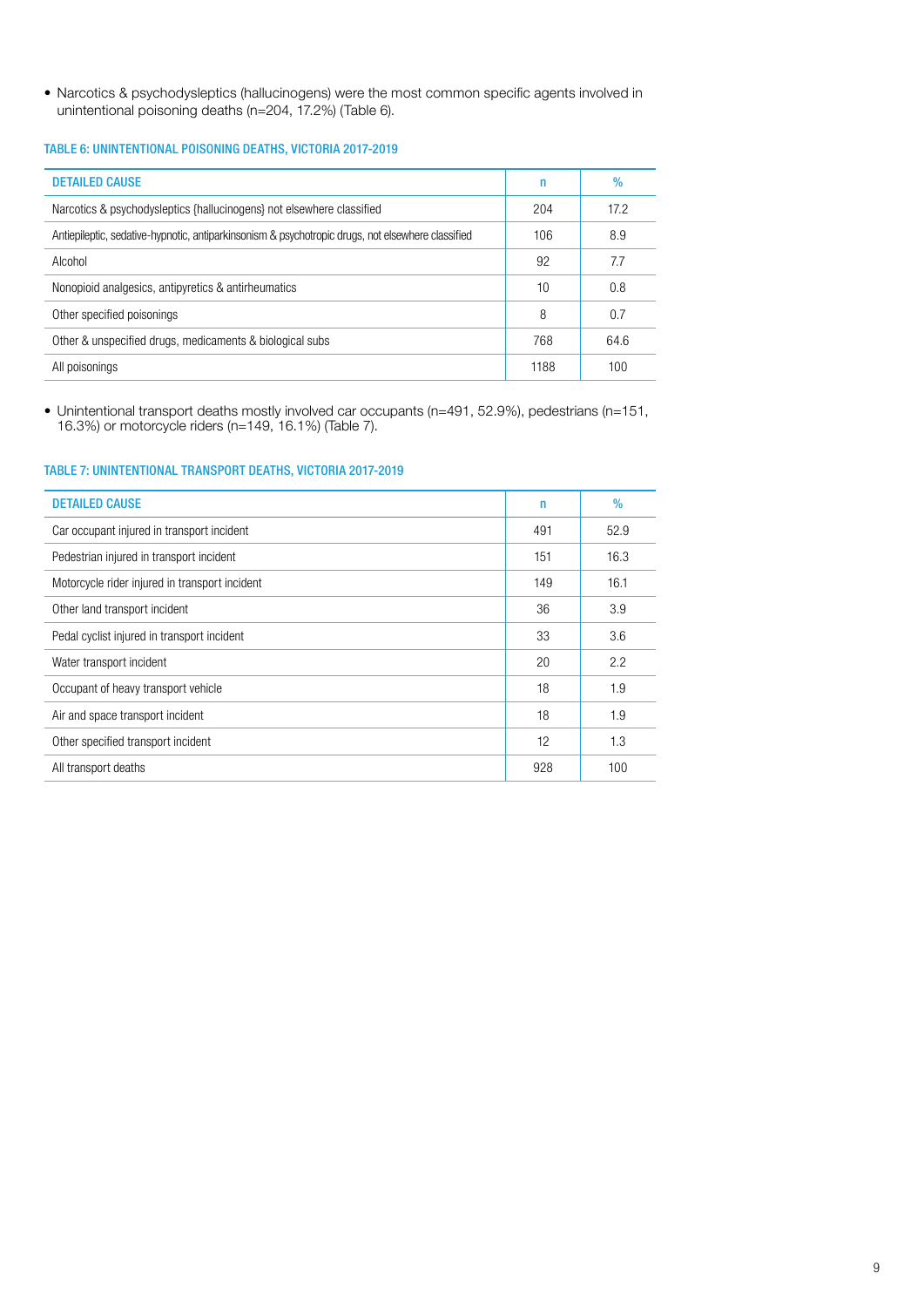# CHILDREN (0-14 YEARS)

## TREND IN INJURY DEATHS (2007-2019)

Data presented for the years 2018-2019 are not final and subject to revision (see page 2 for more information). Consequently, statistical analysis of trends has not been conducted but figures have been provided here to give an indication of current trends in Victorian child injury deaths. Trend figures are presented for all injury and unintentional injury deaths only, due to there being less than six intentional deaths among children for most years of the thirteen-year period. (Note: undetermined intent child deaths have been excluded from the entire analysis for reasons of confidentiality).

# ALL INTENTS INJURY DEATHS



FIGURE 8: TREND IN FREQUENCY AND ANNUAL RATE OF CHILD INJURY



# UNINTENTIONAL INJURY DEATHS





- Frequency (final)
- Frequency (revised)  $\hat{\Phi}$
- Frequency (preliminary)  $\Diamond$
- Rate (final)  $\bullet$
- Rate (revised)  $\oplus$
- Rate (preliminary) $\Omega$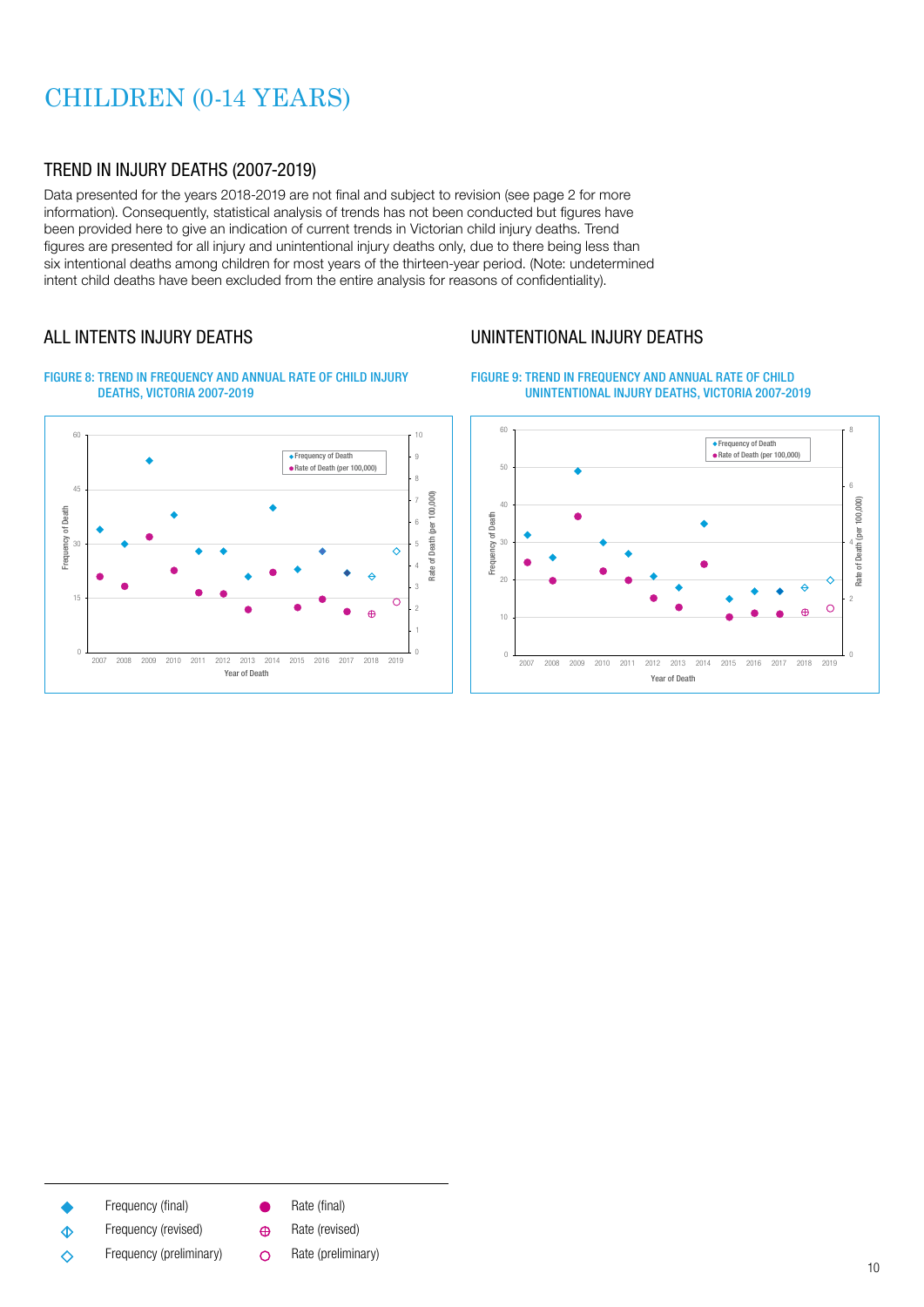# PATTERN OF INJURY DEATHS (2017-2019)

In the period 2017-2019, 71 Victorian children died as a result of injury. More than three quarters of these deaths were unintentional (n=55, 77.5%). There were sixteen intentional deaths among children during the three-year period. Child deaths coded to intentional are not broken down by age and sex in this section for reasons of confidentiality.

## GENDER DISTRIBUTION

- Boys were overrepresented among all injury (n=48, 67.6%), and unintentional injury deaths (n=37, 67.3%).
- The annual all injury and unintentional injury death rates were also higher for boys than girls (2.6 & 2.0/100,000 vs. 1.3 & 1.0/100,000 respectively).

## AGE DISTRIBUTION

• The annual all injury and unintentional injury death rates were highest for children aged 0-4 years (2.8 & 2.4/100,000 respectively). This was followed by 10-14 year olds for whom annual all injury and unintentional death rates were 2.3 and 1.4/100,000 respectively). The lowest annual all injury and unintentional death rates were among children aged 5-9 years (0.9 & 0.8/100,000 respectively).

### LEADING CAUSES OF CHILD INJURY DEATHS

- Figure 10 shows the leading causes of child injury deaths. Transport accounted for 43.7% of injury deaths (n=31) followed by suicide (n=9, 12.7%).
- Child transport deaths mainly involved car occupants (n=12) and pedestrians (n=12).
- For more detail on causes of injury deaths see Appendix 1 Table 21.



### FIGURE 10: LEADING CAUSES OF CHILD INJURY DEATHS, VICTORIA 2017-2019 (N=71)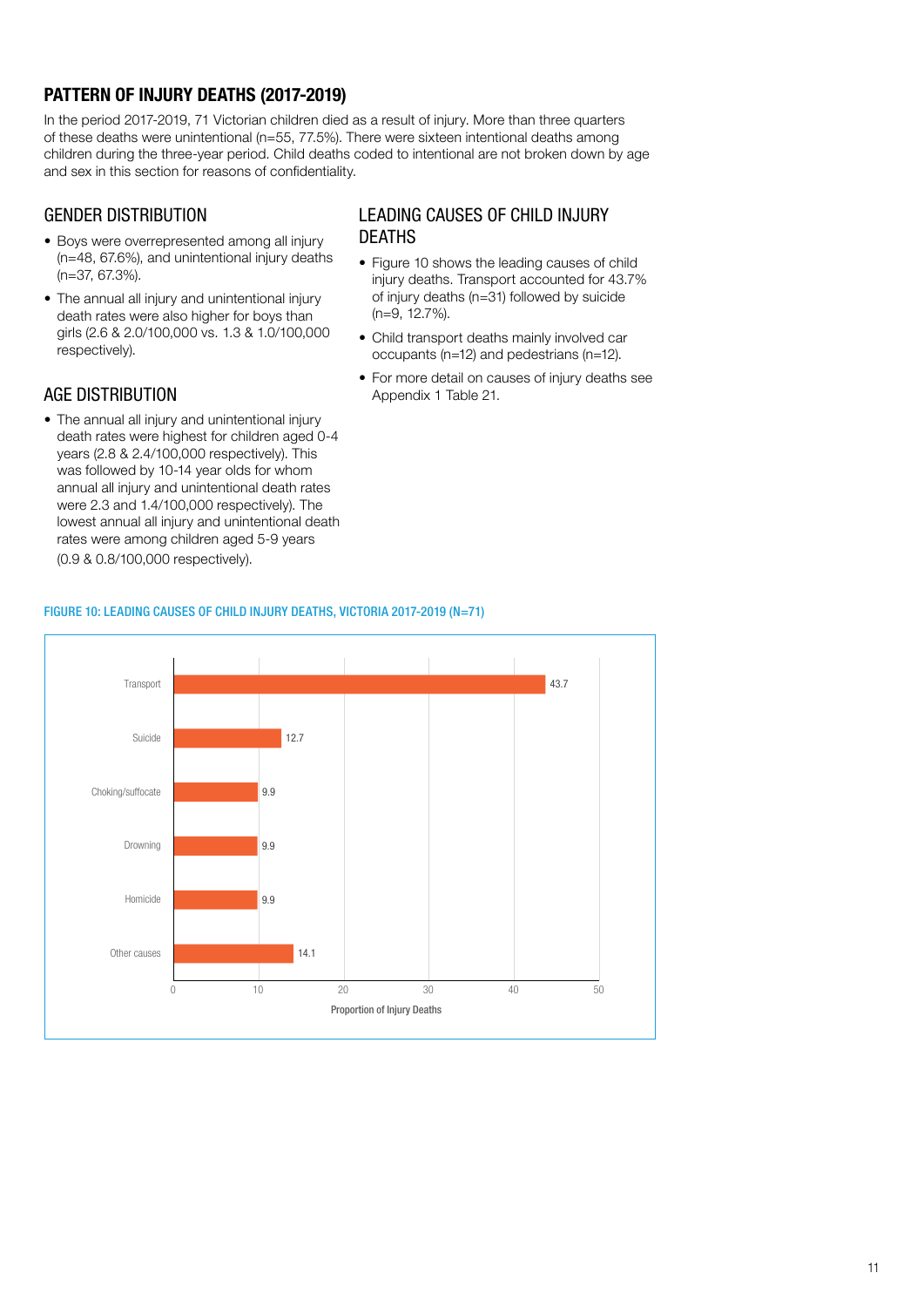# ADOLESCENTS AND YOUNG ADULTS (15-24 YEARS)

## TREND IN INJURY DEATHS (2007-2019)

Data presented for the years 2018-2019 are not final and subject to revision (see page 2 for more information). Consequently, statistical analysis of trends has not been conducted but figures have been provided here to give an indication of current trends in Victorian injury deaths among adolescents and young adults.

## ALL INTENTS INJURY DEATHS





Note: An increase in deaths for the 2019 reference year is due to inclusion of deaths that had been registered in 2017, 2018 and 2019. See Appendix 3 for more details.

# UNINTENTIONAL INJURY DEATHS



FIGURE 12: TREND IN FREQUENCY AND ANNUAL RATE OF ADOLESCENT AND YOUNG ADULT UNINTENTIONAL INJURY DEATHS, VICTORIA 2007-2019

Note: An increase in deaths for the 2019 reference year is due to inclusion of deaths that had been registered in 2017, 2018 and 2019. See Appendix 3 for more details.

- Frequency (final)
- Frequency (revised)  $\hat{\Phi}$
- Frequency (preliminary) ∧
- Rate (final)
- Rate (revised)  $\oplus$
- Rate (preliminary) $\circ$

# INTENTIONAL INJURY DEATHS

FIGURE 13: TREND IN FREQUENCY AND ANNUAL RATE OF ADOLESCENT AND YOUNG ADULT INTENTIONAL INJURY DEATHS, VICTORIA 2007-2019



Note: An increase in deaths for the 2019 reference year is due to inclusion of deaths that had been registered in 2017, 2018 and 2019. See Appendix 3 for more details.

# UNDETERMINED INTENT INJURY DEATHS

FIGURE 14: TREND IN FREQUENCY AND ANNUAL RATE OF ADOLESCENT AND YOUNG ADULT UNDETERMINED INTENT INJURY DEATHS, VICTORIA 2007-2019



Note: Frequency of 5 or less and rates based on frequency less than 10 have been suppressed.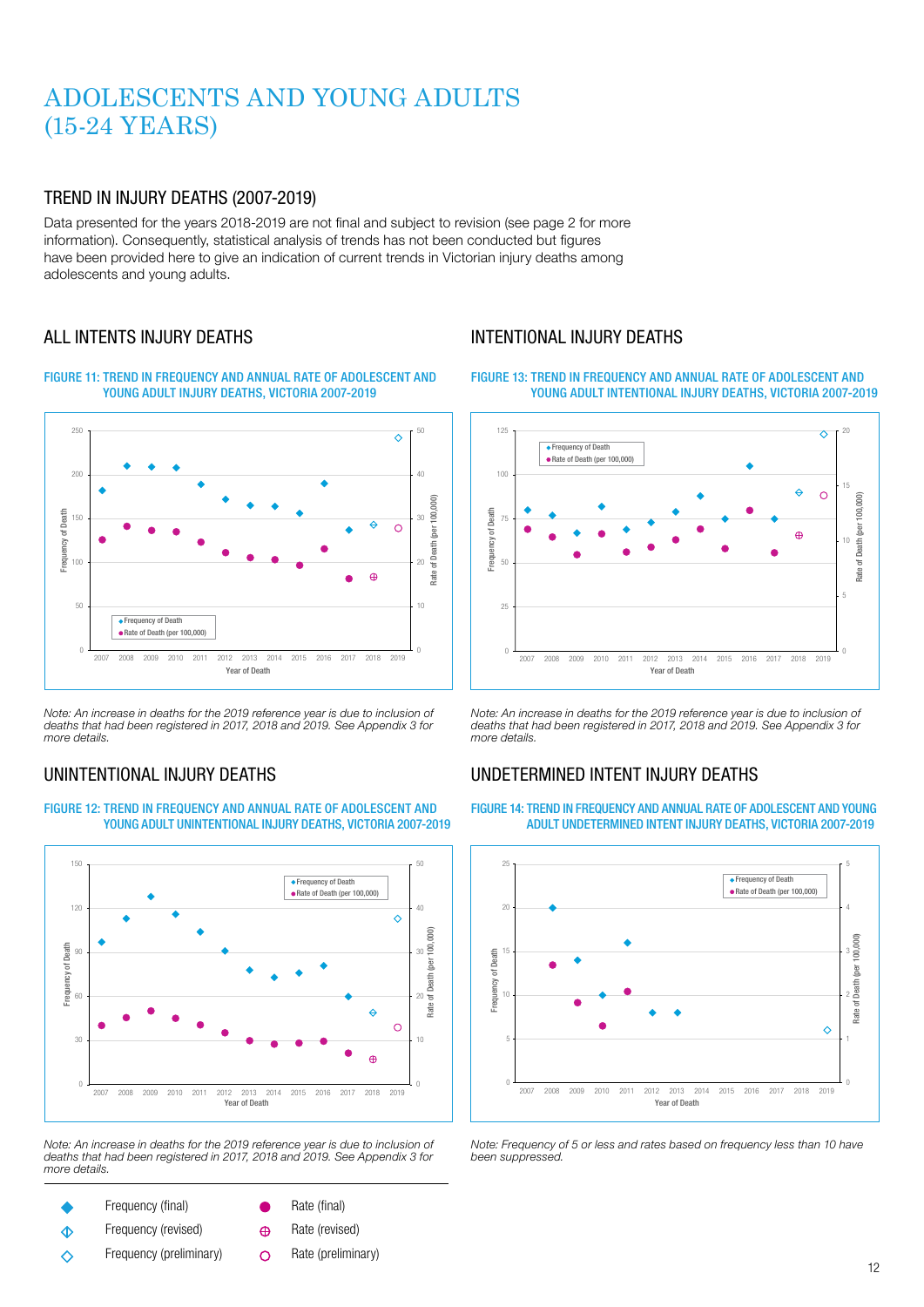# PATTERN OF INJURY DEATHS (2017-2019)

In the period 2017-2019, 510 Victorian adolescents and young adults died as a result of injury. More than half of the deaths were intentional (n=288, 56.5%) and 43.5% were unintentional (n=222) (Table 8). Deaths among adolescents and young adults coded to undetermined intent are not reported in this section for reasons of confidentiality.

## GENDER DISTRIBUTION

- Males were overrepresented, accounting for 75.7% of unintentional (n=168) and 72.9% of intentional (n=210) injury deaths among adolescents and young adults (Table 8).
- The corresponding adolescent and young adult unintentional and intentional annual injury death rates were also higher for males than females (12.7 & 15.9/100,000 vs. 4.3 & 6.2/100,000 respectively) (Table 8).

## AGE DISTRIBUTION

- Persons aged 20-24 years accounted for 62.2% of all injury deaths (n=317) and 62.6% of unintentional injury deaths (n=139) among adolescents and young adults. Young adults aged 20-24 years accounted for the highest proportion of intentional injury deaths (n=178, 61.8%).
- Intentional annual injury death rates were higher among persons aged 20-24 years than persons aged 15-19 years (12.4/00,000 vs. 9.7/100,000) (Table 9).

## LEADING CAUSES OF ADOLESCENT AND YOUNG ADULT DEATH

- Figure 15 shows the leading causes of adolescent and young adult injury deaths. Suicide accounted for 52.9% of injury deaths (n=270), followed by transport incidents (n=140, 27.5%) and unintentional poisoning (n=57, 11.2%).
- For more detail on causes of injury deaths see Appendix 1 Table 21.

# FIGURE 15: LEADING CAUSES OF ADOLESCENT AND YOUNG ADULT INJURY DEATHS, VICTORIA 2017-2019 (N=510)



Note: The cause category 'other specified unintentional' was included in the "other causes" category.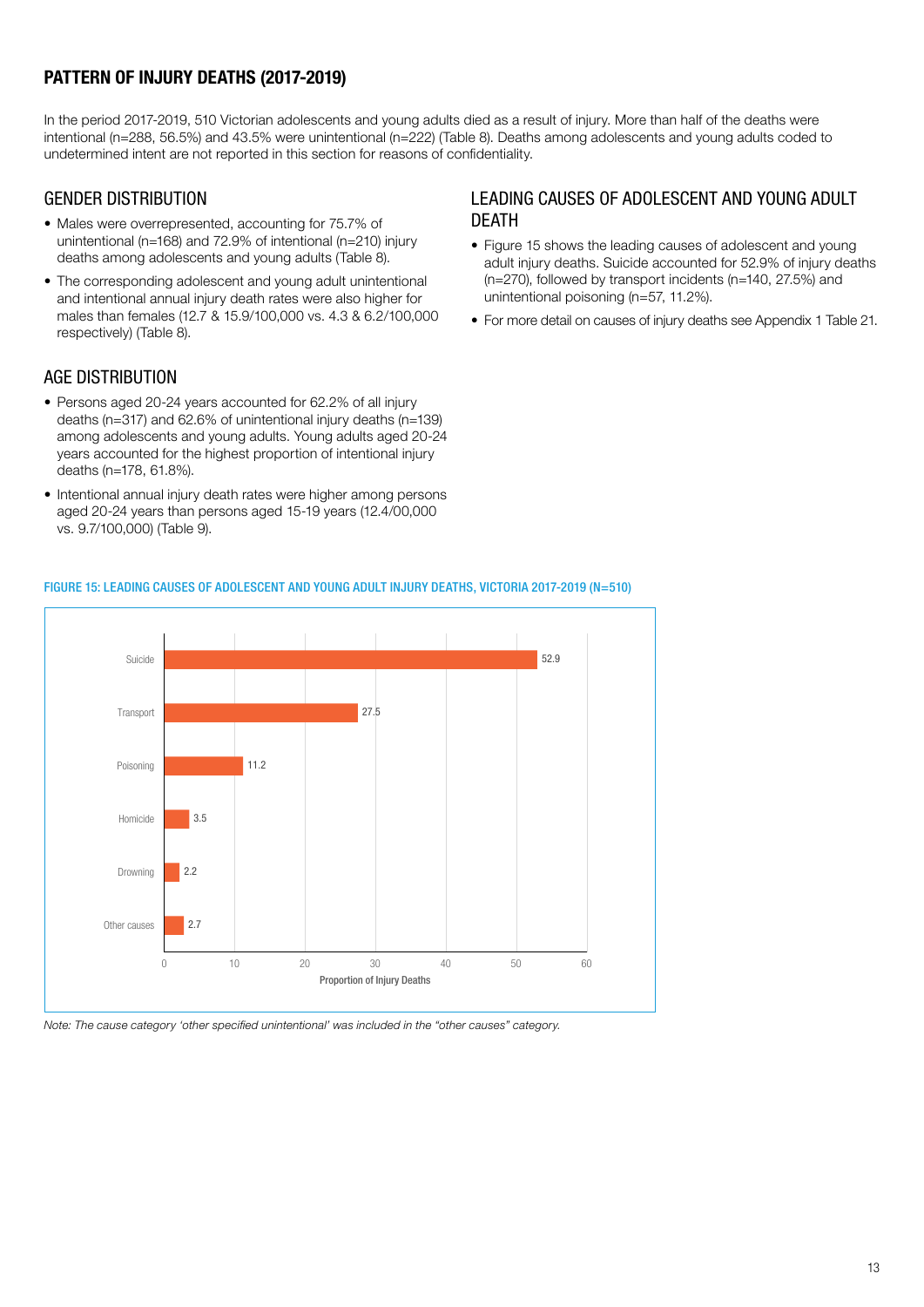### TABLE 8: FREQUENCY AND AVERAGE ANNUAL RATE OF ADOLESCENT AND YOUNG ADULT INJURY DEATHS BY INTENT AND GENDER, VICTORIA 2017-2019

|        |     | <b>UNINTENTIONAL</b> |                            |     | <b>INTENTIONAL</b> |                            | ALL' |       |                            |  |
|--------|-----|----------------------|----------------------------|-----|--------------------|----------------------------|------|-------|----------------------------|--|
|        | n   | $\%$                 | <b>RATE PER</b><br>100,000 | n   | %                  | <b>RATE PER</b><br>100,000 | n    | %     | <b>RATE PER</b><br>100,000 |  |
| Male   | 168 | 75.7                 | 12.7                       | 210 | 72.9               | 15.9                       | 378  | 74.1  | 28.7                       |  |
| Female | 54  | 24.3                 | 4.3                        | 78  | 27.1               | 6.2                        | 132  | 25.9  | 10.6                       |  |
| All    | 222 | 100.0                | 8.6                        | 288 | 100.0              | 11.2                       | 510  | 100.0 | 19.9                       |  |

Notes: \* Adolescent and young adult deaths coded to 'undetermined intent' were deleted from the analysis (see methods section)

### TABLE 9: FREQUENCY AND AVERAGE ANNUAL RATE OF ADOLESCENT AND YOUNG ADULT INJURY DEATHS BY INTENT AND AGE GROUP, VICTORIA 2017-2019

|           |     | <b>UNINTENTIONAL</b> |                            |     | <b>INTENTIONAL</b> |                            | ALL <sup>*</sup> |       |                            |  |
|-----------|-----|----------------------|----------------------------|-----|--------------------|----------------------------|------------------|-------|----------------------------|--|
|           | n   | %                    | <b>RATE PER</b><br>100,000 | n   | $\%$               | <b>RATE PER</b><br>100,000 | п.               | %     | <b>RATE PER</b><br>100,000 |  |
| $15-19$   | 83  | 37.4                 | 7.3                        | 110 | 38.2               | 9.7                        | 193              | 37.8  | 17.0                       |  |
| $20 - 24$ | 139 | 62.6                 | 9.7                        | 178 | 61.8               | 12.4                       | 317              | 62.2  | 22.1                       |  |
| All       | 222 | 100.0                | 8.6                        | 288 | 100.0              | 11.2                       | 510              | 100.0 | 19.9                       |  |

Notes: \* Adolescent and young adult deaths coded to 'undetermined intent' were deleted from the analysis (see methods section)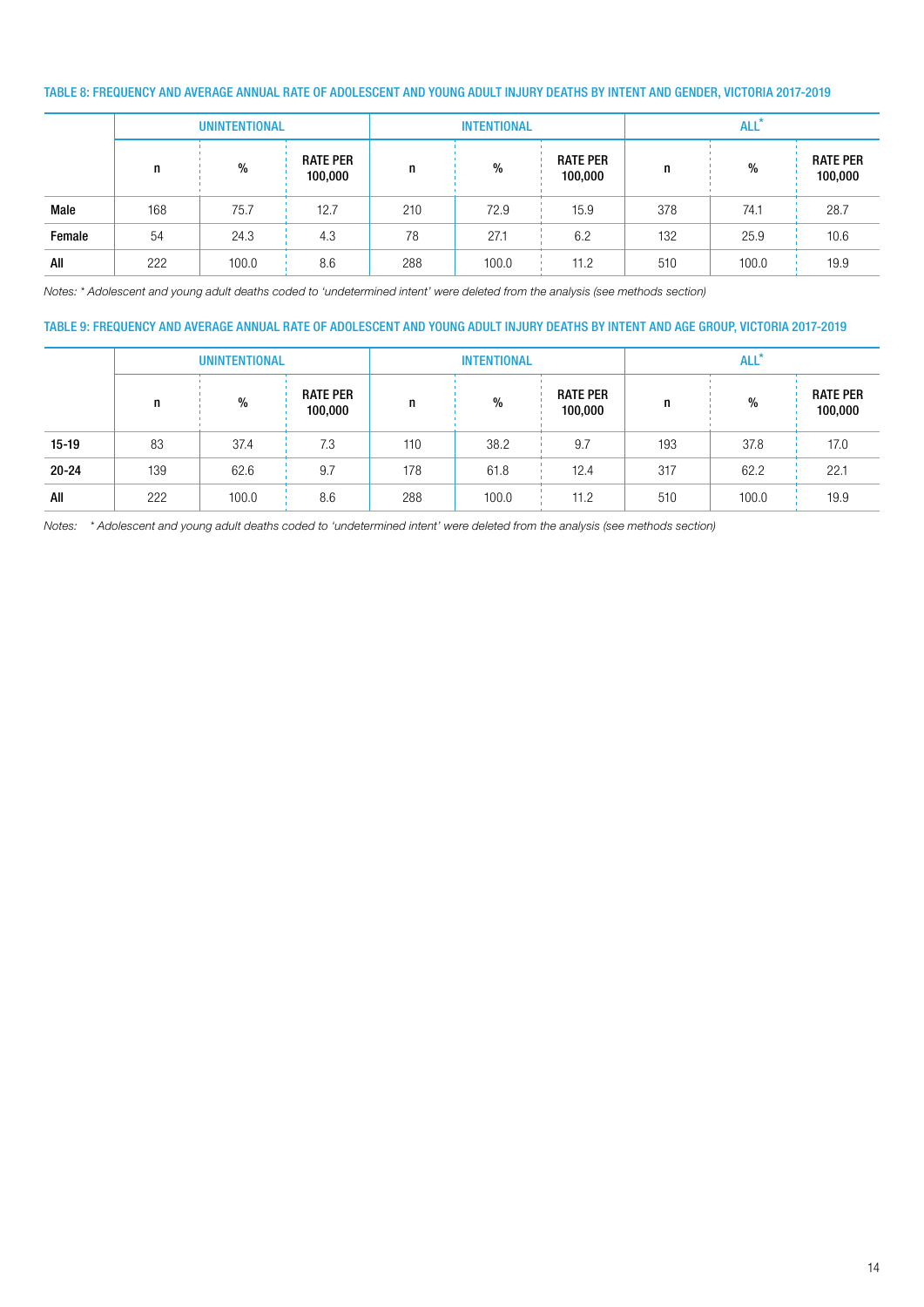# LEADING CAUSES IN MORE DETAIL

• Hanging was the most common method of suicide (n=168, 62.2%) (Table 10).

### TABLE 10: SUICIDES, VICTORIA 2017-2019

| <b>DETAILED CAUSE</b>                 | n   | $\%$ |
|---------------------------------------|-----|------|
| Hanging, strangulation & suffocation  | 168 | 62.2 |
| Jumping or lying before moving object | 33  | 12.2 |
| Poisoning-pharmaceuticals             | 20  | 7.4  |
| Jumping from a high place             | 18  | 6.7  |
| Firearms                              | 9   | 3.3  |
| Poisoning other substances            | 8   | 3.0  |
| Crashing of motor-vehicle             | 7   | 2.6  |
| Other specified means                 | 7   | 2.6  |
| All suicides                          | 270 | 100  |

• Unintentional transport deaths mostly involved car occupants (n=100, 71.4%) (Table 11).

### TABLE 11: TRANSPORT INJURY DEATHS, VICTORIA 2017-2019

| <b>DETAILED CAUSE</b> | n   | %    |
|-----------------------|-----|------|
| Car occupant          | 100 | 71.4 |
| Motorcycle rider      | 19  | 13.6 |
| Pedestrian            | 13  | 9.3  |
| Other transport       | 8   | 5.7  |
| All transport deaths  | 140 | 100  |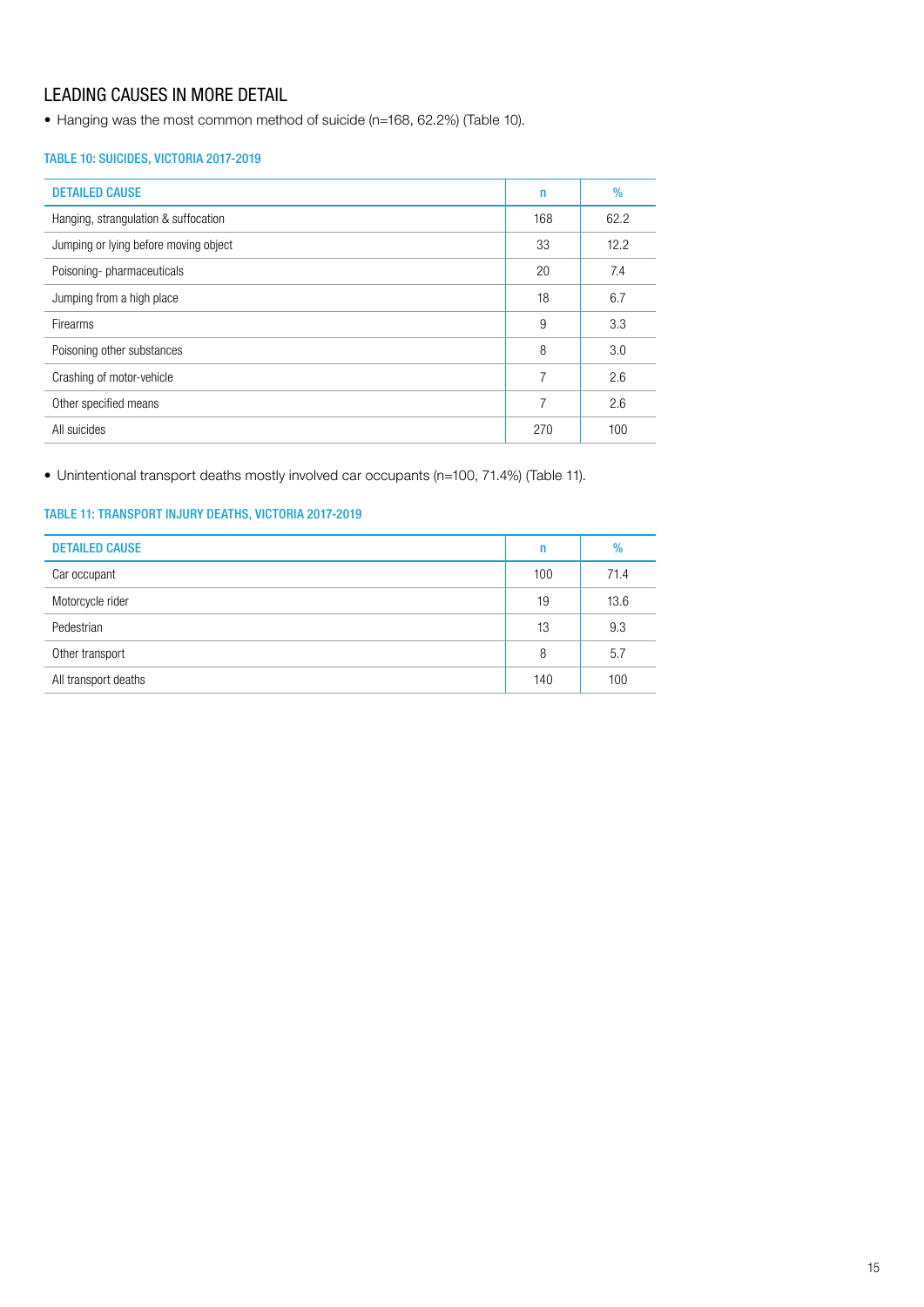# ADULTS (25-64 YEARS)

### TREND IN INJURY DEATHS (2007-2019)

Data presented for the years 2018-2019 are not final and subject to revision (see page 2 for more information). Consequently, statistical analysis of trends has not been conducted but figures have been provided here to give an indication of current trends in Victorian adult injury deaths.

## ALL INTENTS INJURY DEATHS

#### FIGURE 16: TREND IN FREQUENCY AND ANNUAL RATE OF ADULT INJURY DEATHS, VICTORIA 2007-2019



Note: An increase in deaths for the 2019 reference year is due to inclusion of deaths that had been registered in 2017, 2018 and 2019. See Appendix 3 for more details.

## UNINTENTIONAL INJURY DEATHS

#### FIGURE 17: TREND IN FREQUENCY AND ANNUAL RATE OF ADULT UNINTENTIONAL INJURY DEATHS, VICTORIA 2007-2019



Note: An increase in deaths for the 2019 reference year is due to inclusion of deaths that had been registered in 2017, 2018 and 2019. See Appendix 3 for more details.

- Frequency (final)
- Rate (final)
- Frequency (revised)  $\Diamond$
- Frequency (preliminary)  $\Diamond$
- Rate (revised)  $\bigoplus$
- 
- Rate (preliminary) $\Omega$

## INTENTIONAL INJURY DEATHS

#### FIGURE 18: TREND IN FREQUENCY AND ANNUAL RATE OF ADULT INTENTIONAL INJURY DEATHS, VICTORIA 2007-2019



Note: An increase in deaths for the 2019 reference year is due to inclusion of deaths that had been registered in 2017, 2018 and 2019. See Appendix 3 for more details.

## UNDETERMINED INTENT INJURY DEATHS

#### FIGURE 19: TREND IN FREQUENCY AND ANNUAL RATE OF ADULT UNDETERMINED INTENT INJURY DEATHS, VICTORIA 2007-2019



Note: An increase in deaths for the 2019 reference year is due to inclusion of deaths that had been registered in 2017, 2018 and 2019. See Appendix 3 for more details.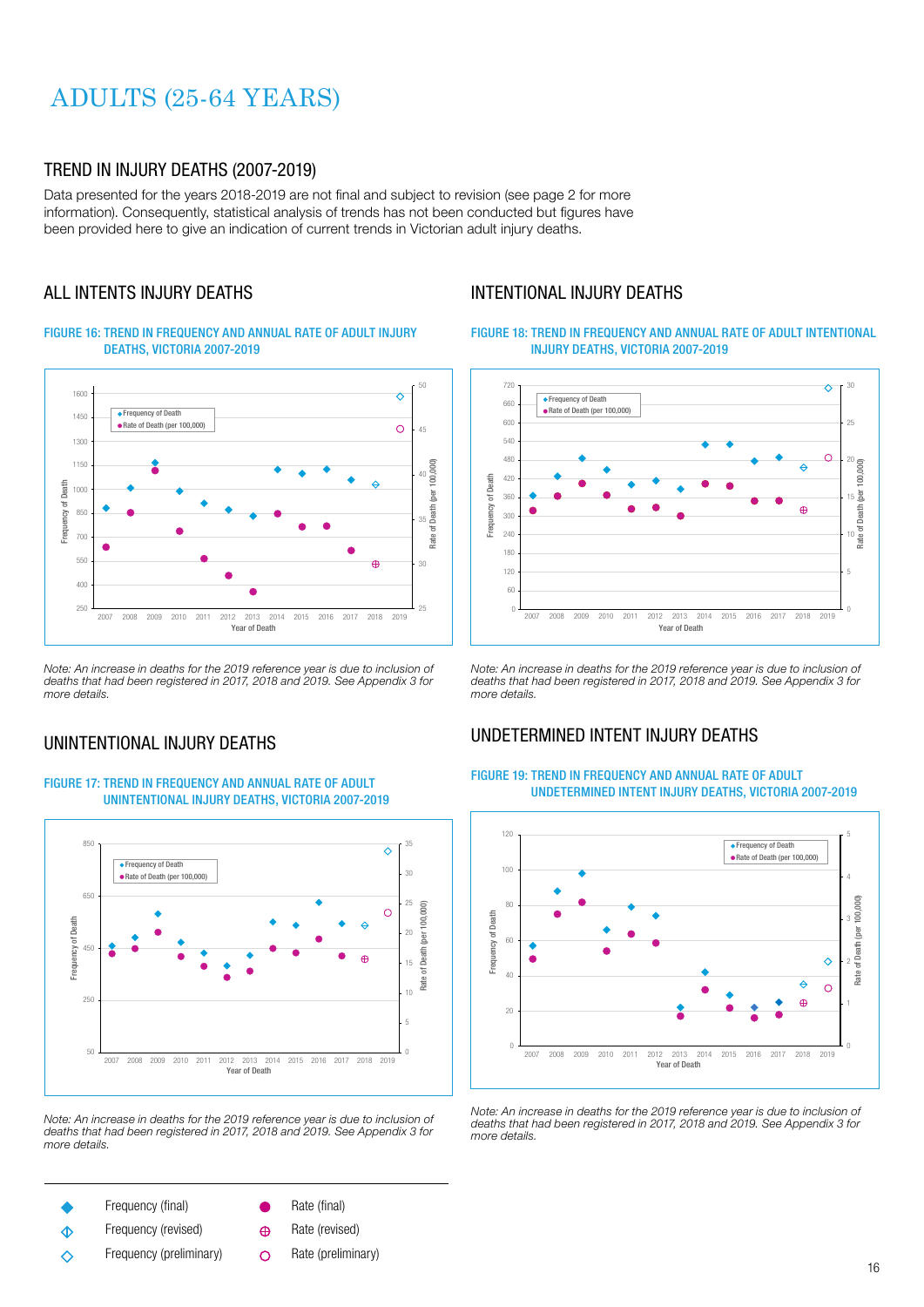# PATTERN OF INJURY DEATHS (2017-2019)

In the period 2017-2019, 3670 Victorian adults died as a result of injury. More than half of these deaths were unintentional (n=1905, 51.9%), 45.1% were intentional (n=1657) and the remaining 2.9% were classified as undetermined intent (n=108 ) (Table 12).

## GENDER DISTRIBUTION

- Males were overrepresented in adult injury deaths, accounting for around three-quarters of unintentional (n=1417, 74.4%) and intentional injury deaths (n=1234, 74.5%) (Table 12).
- The unintentional and intentional injury annual death rates were higher for males than females (27.9 & 24.3/100,000 vs. 9.3 & 8.1/100,000, respectively) (Table 12).

## AGE DISTRIBUTION

• Average annual rates for unintentional injury deaths were lower among adults aged 25-34 years. For intentional injury deaths average annual rates were lowest among adults aged 60-64 years and 25-29 year olds respectively (Table 13).

# 8.1 3.3 4.7 13.3 28.8 41.8 0 10 20 30 40 50 Other causes Homicide Fall **Transport** Poisoning Suicide Proportion of Injury Deaths

### FIGURE 20: LEADING CAUSES OF ADULT INJURY DEATHS, VICTORIA 2017-2019 (N=3670)

Note: The cause categories "other specified unintentional", "unspecified unintentional" and "undetermined intent" were included in the "other causes" category.

# LEADING CAUSES OF ADULT INJURY DEATHS

- Figure 20 shows the leading causes of adult injury deaths. Suicide accounted for 41.8% of injury deaths (n=1535), followed by unintentional poisoning (n=1057, 28.8%) and transport (n=488, 13.3%).
- For more detail on causes of injury deaths see Appendix 1 Table 21.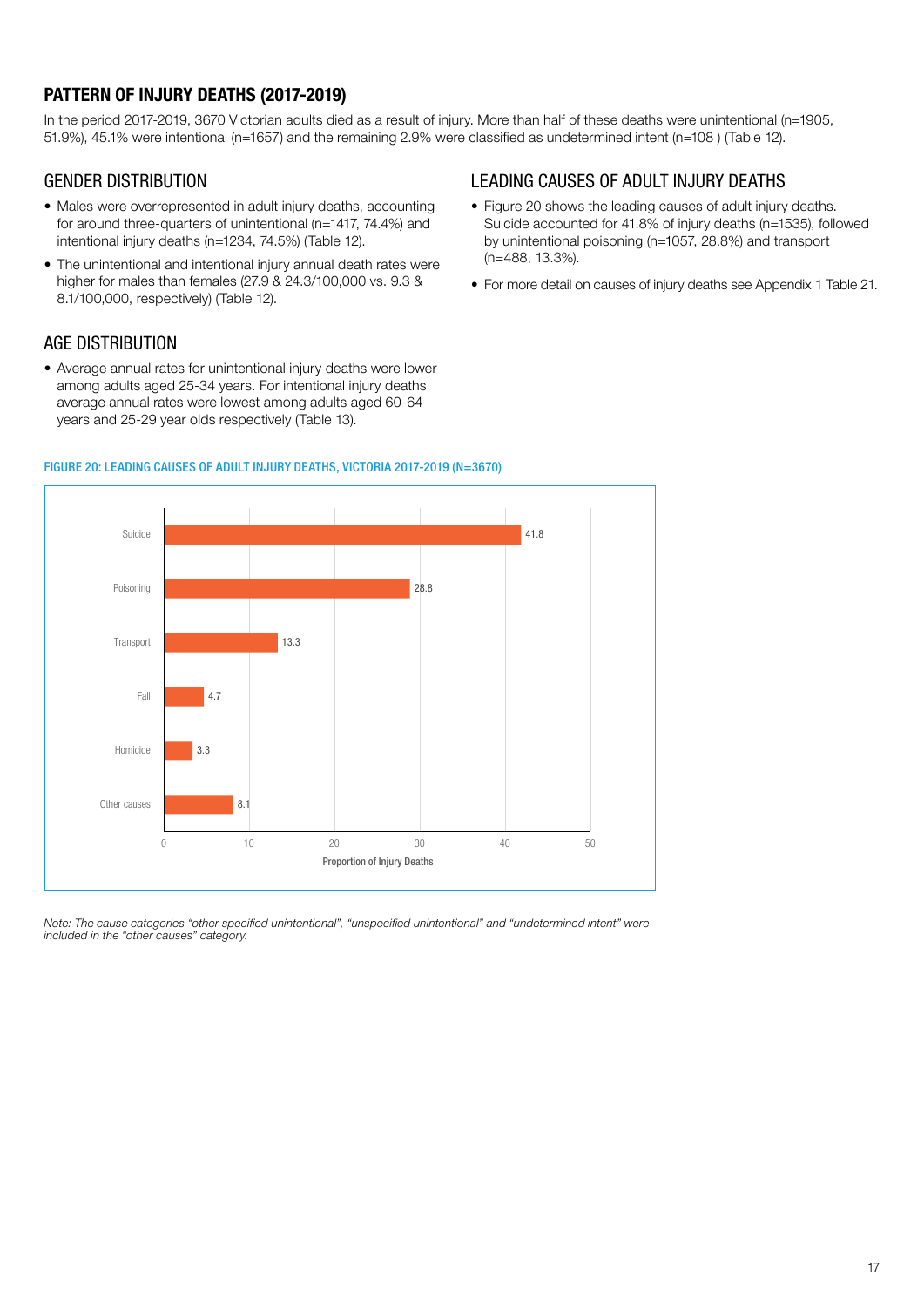### TABLE 12: FREQUENCY AND AVERAGE ANNUAL RATE OF ADULT INJURY DEATHS BY INTENT AND GENDER, VICTORIA 2017-2019

|        | <b>UNINTENTIONAL</b> |       |                            | <b>INTENTIONAL</b> |       |                            | <b>UNDETERMINED INTENT</b> |       |                            | <b>ALL</b> |       |                            |
|--------|----------------------|-------|----------------------------|--------------------|-------|----------------------------|----------------------------|-------|----------------------------|------------|-------|----------------------------|
|        |                      | $\%$  | <b>RATE PER</b><br>100,000 | n                  | %     | <b>RATE PER</b><br>100,000 | n                          | %     | <b>RATE PER</b><br>100,000 | n          | $\%$  | <b>RATE PER</b><br>100,000 |
| Male   | 1417                 | 74.4  | 27.9                       | 1234               | 74.5  | 24.3                       | 59                         | 54.6  | 1.2                        | 2710       | 73.8  | 53.4                       |
| Female | 488                  | 25.6  | 9.3                        | 423                | 25.5  | 8.1                        | 49                         | 45.4  | 0.9                        | 960        | 26.2  | 18.4                       |
| All    | 1905                 | 100.0 | 18.5                       | 1657               | 100.0 | 16.1                       | 108                        | 100.0 | 1.0                        | 3670       | 100.0 | 35.7                       |

### TABLE 13: FREQUENCY AND AVERAGE ANNUAL RATE OF ADULT INJURY DEATHS BY INTENT AND AGE GROUP, VICTORIA 2017-2019

|           |      | <b>UNINTENTIONAL</b> |                            |      | <b>INTENTIONAL</b> |                            |                | <b>UNDETERMINED INTENT</b> |                            | <b>ALL</b> |       |                            |  |
|-----------|------|----------------------|----------------------------|------|--------------------|----------------------------|----------------|----------------------------|----------------------------|------------|-------|----------------------------|--|
|           | n    | $\frac{0}{0}$        | <b>RATE PER</b><br>100,000 | n    | $\%$               | <b>RATE PER</b><br>100,000 | n              | $\%$                       | <b>RATE PER</b><br>100,000 | n          | $\%$  | <b>RATE PER</b><br>100,000 |  |
| 25-29     | 195  | 10.2                 | 12.6                       | 212  | 12.8               | 13.7                       | 10             | 9.3                        | 0.6                        | 417        | 11.4  | 27.0                       |  |
| $30 - 34$ | 203  | 10.7                 | 13.3                       | 234  | 14.1               | 15.4                       | 12             | 11.1                       | 0.8                        | 449        | 12.2  | 29.5                       |  |
| $35 - 39$ | 281  | 14.8                 | 20.5                       | 222  | 13.4               | 16.2                       | 15             | 13.9                       | 1.1                        | 518        | 14.1  | 37.7                       |  |
| $40 - 44$ | 271  | 14.2                 | 21.8                       | 231  | 13.9               | 18.6                       | 18             | 16.7                       | 1.4                        | 520        | 14.2  | 41.8                       |  |
| 45-49     | 297  | 15.6                 | 23.1                       | 233  | 14.1               | 18.2                       | 18             | 16.7                       | 1.4                        | 548        | 14.9  | 42.7                       |  |
| 50-54     | 231  | 12.1                 | 19.8                       | 197  | 11.9               | 16.9                       | 14             | 13.0                       | 1.2                        | 442        | 12.0  | 37.8                       |  |
| 55-59     | 211  | 11.1                 | 18.5                       | 200  | 12.1               | 17.5                       | 14             | 13.0                       | 1.2                        | 425        | 11.6  | 37.3                       |  |
| 60-64     | 216  | 11.3                 | 21.2                       | 128  | 7.7                | 12.6                       | $\overline{7}$ | 6.5                        | $\star\star$               | 351        | 9.6   | 34.5                       |  |
| All       | 1905 | 100.0                | 18.5                       | 1657 | 100.0              | 16.1                       | 108            | 100.0                      | 1.0                        | 3670       | 100.0 | 35.7                       |  |

Notes: Rates based on frequency less than 10 have been suppressed with "\*\*".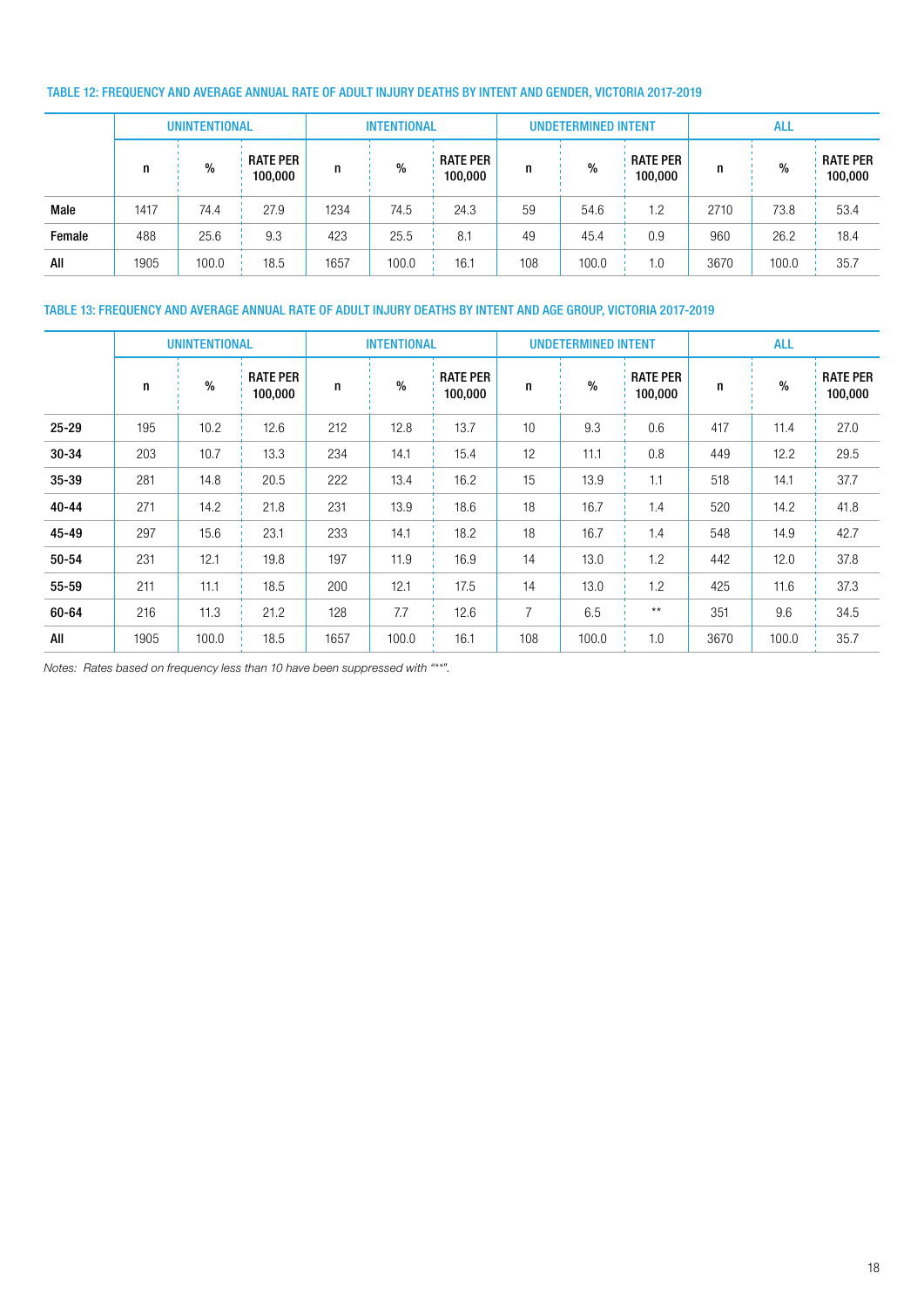# LEADING CAUSES IN MORE DETAIL

• Hanging was the most common method of suicide (n=881, 57.4%) among adults, followed by poisoning with pharmaceutical substances (n=210, 13.7%) and non-pharmaceutical substances (n=105, 6.8%) (Table 14).

#### TABLE 14: SUICIDES, VICTORIA 2017-2019

| <b>DETAILED CAUSE</b>                 | $\mathsf{n}$ | $\%$ |
|---------------------------------------|--------------|------|
| Hanging, strangulation & suffocation  | 881          | 57.4 |
| Poisoning-pharmaceuticals             | 210          | 13.7 |
| Poisoning- other substances           | 105          | 6.8  |
| Jumping or lying before moving object | 89           | 5.8  |
| <b>Firearms</b>                       | 71           | 4.6  |
| Jumping from a high place             | 63           | 4.1  |
| Sharp object                          | 37           | 2.4  |
| Crashing of motor-vehicle             | 25           | 1.6  |
| Drowning and submersion               | 23           | 1.5  |
| Smoke, fire & flames                  | 19           | 1.2  |
| Other specified or unspecified means  | 12           | 0.8  |
| All suicides                          | 1535         | 100  |
|                                       |              |      |

• Narcotics & psychodysleptics (hallucinogens) were the most common specific agents involved in unintentional poisoning deaths among adults (n=191, 18.1%) (Table 15).

### TABLE 15: UNINTENTIONAL POISONING DEATHS, VICTORIA 2017-2019

| <b>DETAILED CAUSE</b>                                                                             | n       | $\%$    |
|---------------------------------------------------------------------------------------------------|---------|---------|
| Narcotics & psychodysleptics {hallucinogens} not elsewhere classified                             | 191     | 18.1    |
| Antiepileptic, sedative-hypnotic, antiparkinsonism & psychotropic drugs, not elsewhere classified | 89      | 8.4     |
| Alcohol                                                                                           | 72      | 6.8     |
| Nonopioid analgesics, antipyretics & antirheumatics                                               |         | 0.7     |
| Other gases and vapours                                                                           | $\star$ | $\star$ |
| Other & unspecified chemicals & noxious substances                                                | $\star$ | $\star$ |
| Other & unspecified drugs, medicaments & biological subs                                          | 693     | 65.6    |
| All poisonings                                                                                    | 1057    | 100     |
|                                                                                                   |         |         |

Note: Frequency of 5 or less has been suppressed with an "\*".

• Unintentional transport deaths among adults mostly involved car occupants (n=234, 48.0%) and motorcycle riders (n=116, 23.8%) (Table 16).

### TABLE 16: UNINTENTIONAL TRANSPORT DEATHS, VICTORIA 2017-2019

| <b>DETAILED CAUSE</b>                          | n       | $\%$    |
|------------------------------------------------|---------|---------|
| Car occupant injured in transport incident     | 234     | 48.0    |
| Motorcycle rider injured in transport incident | 116     | 23.8    |
| Pedestrian injured in transport incident       | 54      | 11.1    |
| Pedal cyclist injured in transport incident    | 23      | 4.7     |
| Other land transport incident                  | 18      | 3.7     |
| Occupant of heavy transport vehicle            | 16      | 3.3     |
| Water transport incident                       | 11      | 2.3     |
| Air and space transport incident               | 9       | 1.8     |
| Bus occupant injured in transport incident     | $\star$ | $\star$ |
| Occupant of pick-up truck or van incident      | $\star$ | $\star$ |
| All transport deaths                           | 488     | 100     |

Note: Frequency of 5 or less has been suppressed with an "\*".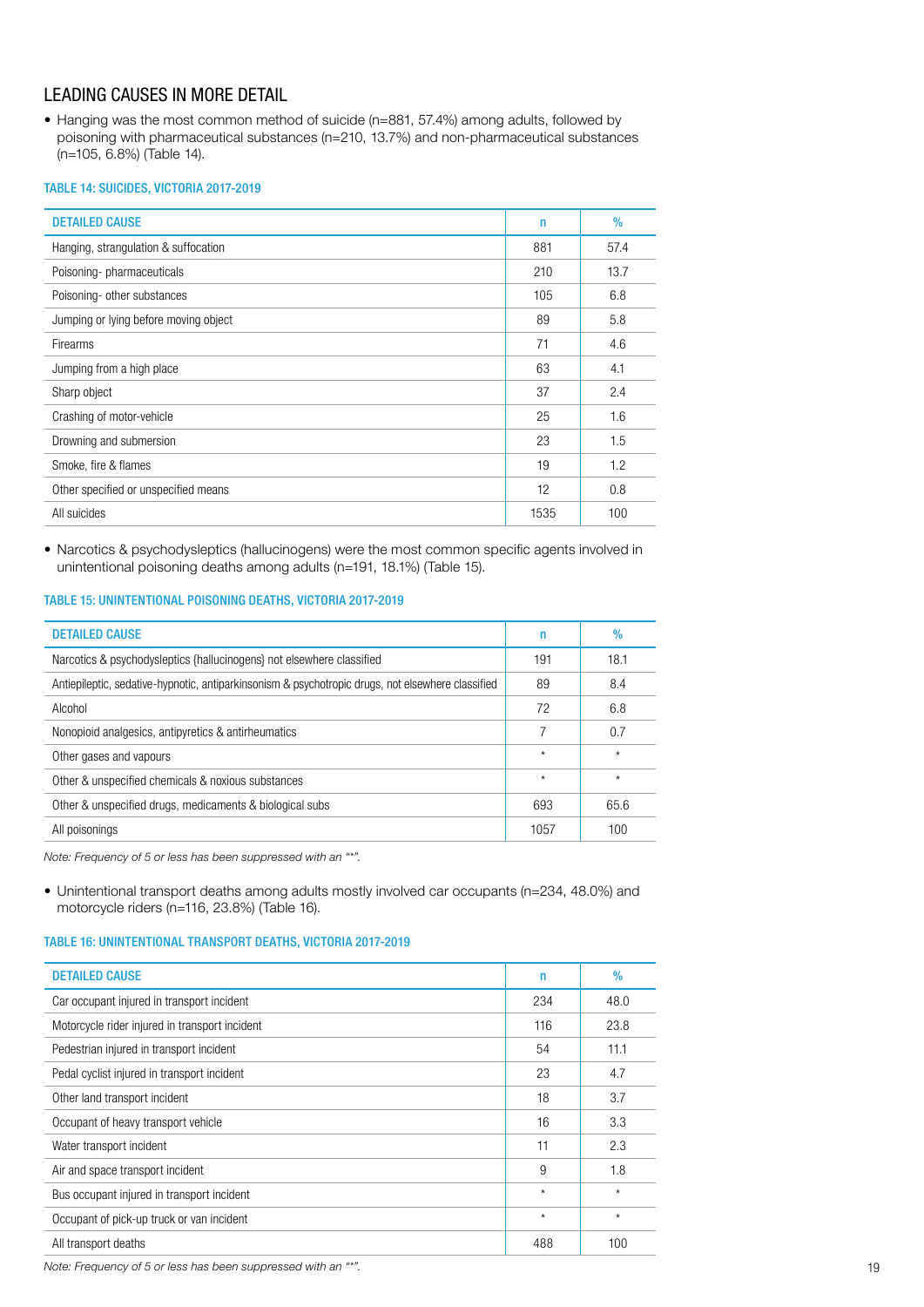# OLDER ADULTS (65 YEARS+)

## TREND IN INJURY DEATHS (2007-2019)

Data presented for the years 2018-2019 are not final and subject to revision (see page 2 for more information). Consequently, statistical analysis of trends has not been conducted but figures have been provided here to give an indication of current trends in Victorian injury deaths among older adults.

## ALL INTENTS INJURY DEATHS

### FIGURE 21: TREND IN FREQUENCY AND ANNUAL RATE OF OLDER ADULT INJURY DEATHS, VICTORIA 2007-2019



Note: An increase in deaths for the 2019 reference year is due to inclusion of deaths that had been registered in 2017, 2018 and 2019. See Appendix 3 for more details.

## UNINTENTIONAL INJURY DEATHS

#### FIGURE 22: TREND IN FREQUENCY AND ANNUAL RATE OF OLDER ADULT UNINTENTIONAL INJURY DEATHS, VICTORIA 2007-2019



Note: An increase in deaths for the 2019 reference year is due to inclusion of deaths that had been registered in 2017, 2018 and 2019. See Appendix 3 for more details.

- Frequency (final)
	- Frequency (revised)  $\Diamond$
	-
	- Frequency (preliminary) ∧
- Rate (final)
- Rate (revised)  $\bigoplus$
- Rate (preliminary) $\circ$

## INTENTIONAL INJURY DEATHS

FIGURE 23: TREND IN FREQUENCY AND ANNUAL RATE OF OLDER ADULT INTENTIONAL INJURY DEATHS, VICTORIA 2007-2019



Note: An increase in deaths for the 2019 reference year is due to inclusion of deaths that had been registered in 2017, 2018 and 2019. See Appendix 3 for more details.

## UNDETERMINED INTENT INJURY DEATHS

### FIGURE 24: TREND IN FREQUENCY AND ANNUAL RATE OF OLDER ADULT UNDETERMINED INTENT INJURY DEATHS, VICTORIA 2007-2019



Note: Frequency of 5 or less and rates based on frequency less than 10 have been suppressed.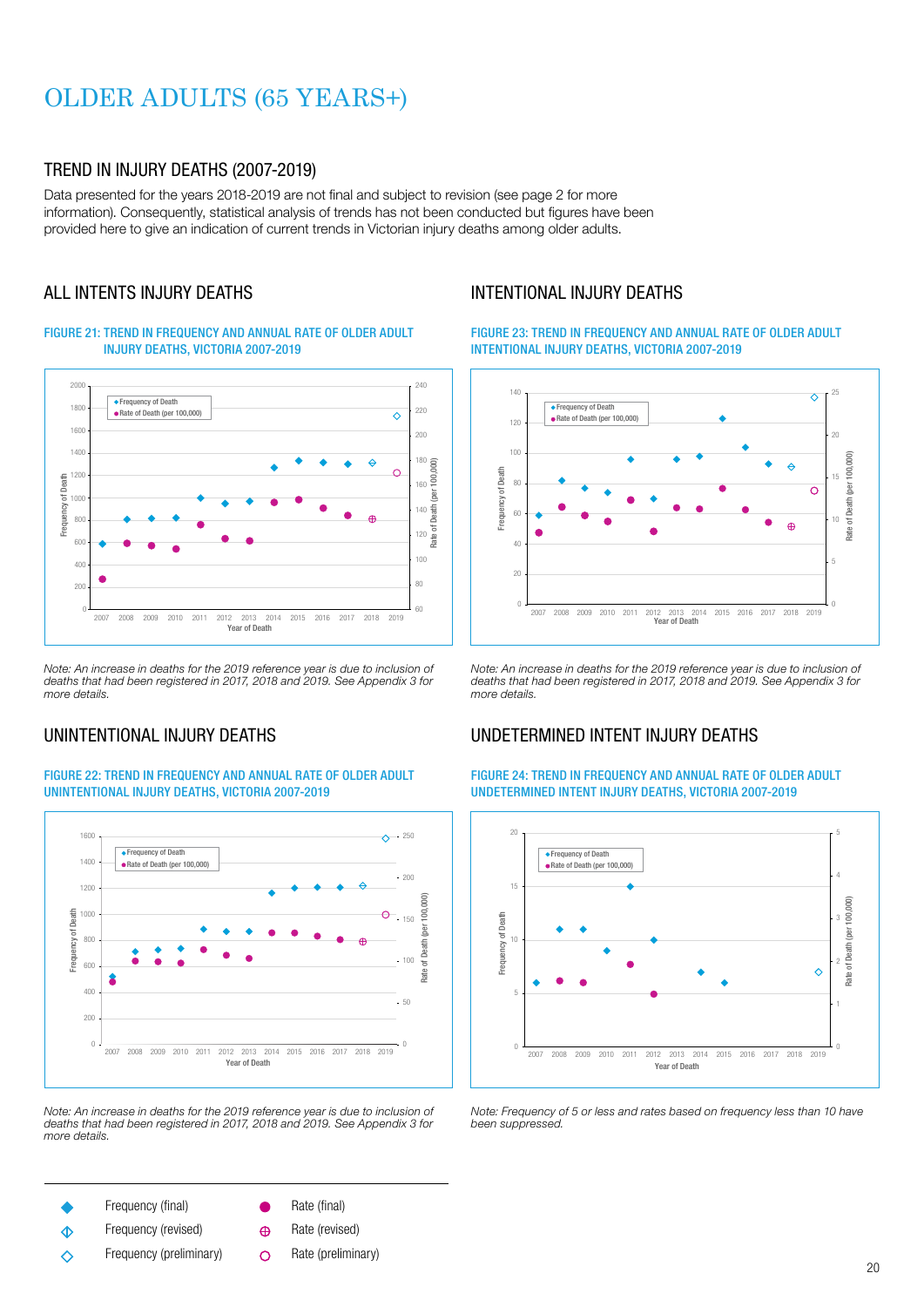# PATTERN OF INJURY DEATHS (2017-2019)

In the period 2017-2019, 4337 Victorian older adults died as a result of injury. Ninety-three percent of these deaths were unintentional (n=4016, 92.6%) and 7.4% were intentional (n=321) (Table 17). Deaths among older adults coded to undetermined intent are not reported in this section for reasons of confidentiality.

## GENDER DISTRIBUTION

- More than half of the unintentional injury deaths were among females (n=2106, 52.4%), while males accounted for 70.1% of intentional injury deaths (n=225) (Table 17).
- The all injury and unintentional injury annual death rates were similar for males (155.5 & 139.1/100,000) and females (138.4 & 132.3/100,000, respectively) (Table 17).
- The intentional injury annual death rates were higher for males (16.4/100,000) compared to females (6.0/100,000) (Table 17).

# AGE DISTRIBUTION

- Unintentional injury annual death rates increased as age increased, with the highest rates observed in persons aged 85 years and older (621.4/100,000) (Table 18).
- Intentional injury annual death rates were fairly consistent across the older adult age groups, ranging from 9.7/100,000 to 12.6/100,000 (Table 18).

## LEADING CAUSES OF OLDER ADULT INJURY DEATHS

• Figure 25 shows the 5 leading causes of older adult injury deaths. Falls accounted for three-quarters of injury deaths (n=3258, 75.1%), followed by suicide (n=302, 7.0%), transport incidents (n=269, 6.2%), choking/suffocation (n=80, 1.8%), and unintentional poisoning (n=74, 1.7%). For more detail on causes of injury deaths see Appendix 1 Table 21.

### FIGURE 25: LEADING CAUSES OF OLDER ADULT INJURY DEATHS, VICTORIA 2017-2019 (N=4337)



Note: The cause categories "other specified unintentional" and "unspecified unintentional were included in the "other causes" category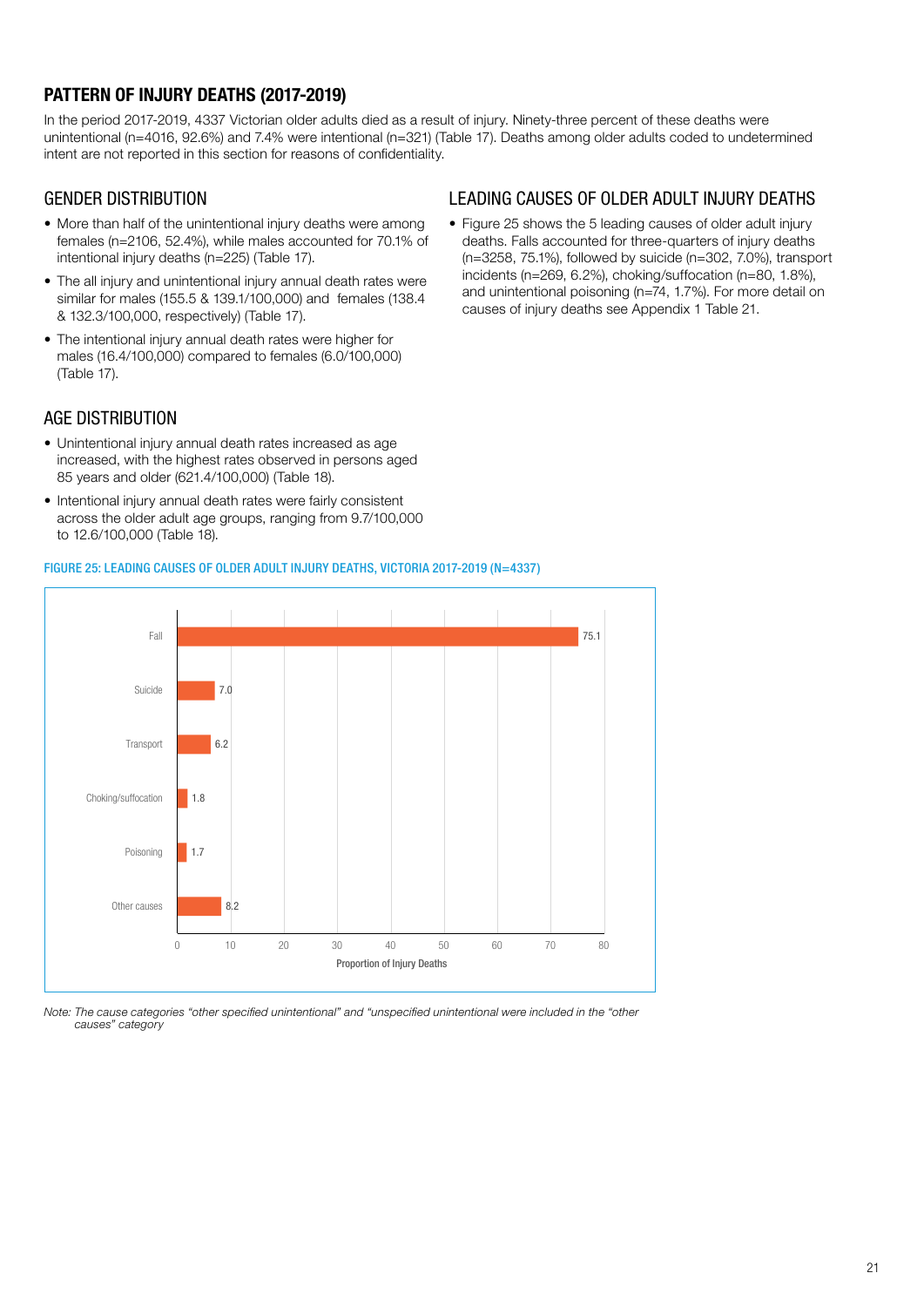### TABLE 17: FREQUENCY AND AVERAGE ANNUAL RATE OF OLDER ADULT INJURY DEATHS BY INTENT AND GENDER, VICTORIA 2017-2019

|        |      | <b>UNINTENTIONAL</b> |                            |     | <b>INTENTIONAL</b> |                            | ALL <sup>*</sup> |       |                            |  |  |
|--------|------|----------------------|----------------------------|-----|--------------------|----------------------------|------------------|-------|----------------------------|--|--|
|        | n    | %                    | <b>RATE PER</b><br>100,000 | n   | %                  | <b>RATE PER</b><br>100,000 | n                | %     | <b>RATE PER</b><br>100,000 |  |  |
| Male   | 1910 | 47.6                 | 139.1                      | 225 | 70.1               | 16.4                       | 2135             | 49.2  | 155.5                      |  |  |
| Female | 2106 | 52.4                 | 132.3                      | 96  | 29.9               | 6.0                        | 2202             | 50.8  | 138.4                      |  |  |
| All    | 4016 | 100.0                | 135.5                      | 321 | 100.0              | 10.8                       | 4337             | 100.0 | 146.3                      |  |  |

\*Note: Deaths among older adults coded to 'undetermined intent' were deleted from the analysis (see methods section)

### TABLE 18: FREQUENCY AND AVERAGE ANNUAL RATE OF OLDER ADULT INJURY DEATHS BY INTENT AND AGE GROUP, VICTORIA 2017-2019

|       |      | <b>UNINTENTIONAL</b> |                            |     | <b>INTENTIONAL</b> |                            | ALL <sup>*</sup> |       |                            |  |  |
|-------|------|----------------------|----------------------------|-----|--------------------|----------------------------|------------------|-------|----------------------------|--|--|
|       | n    | $\%$                 | <b>RATE PER</b><br>100,000 | n   | $\frac{0}{0}$      | <b>RATE PER</b><br>100,000 | n                | $\%$  | <b>RATE PER</b><br>100,000 |  |  |
| 65-69 | 204  | 5.1                  | 22.7                       | 101 | 31.5               | 11.2                       | 305              | 7.0   | 33.9                       |  |  |
| 70-74 | 264  | 6.6                  | 35.1                       | 75  | 23.4               | 10.0                       | 339              | 7.8   | 45.1                       |  |  |
| 75-79 | 370  | 9.2                  | 69.3                       | 52  | 16.2               | 9.7                        | 422              | 9.7   | 79.0                       |  |  |
| 80-84 | 690  | 17.2                 | 181.5                      | 48  | 15.0               | 12.6                       | 738              | 17.0  | 194.1                      |  |  |
| $85+$ | 2488 | 62.0                 | 621.4                      | 45  | 14.0               | 11.2                       | 2533             | 58.4  | 632.6                      |  |  |
| All   | 4016 | 100.0                | 135.5                      | 321 | 100.0              | 10.8                       | 4337             | 100.0 | 146.3                      |  |  |

\*Note: Deaths among older adults coded to 'undetermined intent' were deleted from the analysis (see methods section)

## LEADING CAUSES IN MORE DETAIL

• A high proportion of fall deaths were coded to 'unspecified fall' (n=2547, 78.2%) (Table 19). Of those with a specified fall mechanism (n=711), more than half were falls on the same level from slipping, tripping or stumbling (n=385, 54.1%).

### TABLE 19: UNINTENTIONAL FALL DEATHS, VICTORIA 2017-2019

| <b>DETAILED CAUSE</b>                                 | $\mathsf{n}$   | $\%$    |
|-------------------------------------------------------|----------------|---------|
| Same level from slipping, tripping, stumbling         | 385            | 11.8    |
| Involving bed                                         | 109            | 3.3     |
| On and from stairs and steps                          | 67             | 2.1     |
| Involving chair                                       | 40             | 1.2     |
| Other fall on same level                              | 32             | 1       |
| Involving wheelchair                                  | 25             | 0.8     |
| On and from ladder                                    | 20             | 0.6     |
| From, out of or through building or structure         | 13             | 0.4     |
| Other fall from one level to another                  | $\overline{7}$ | 0.2     |
| On same level - collision w pushing by another person | 6              | 0.2     |
| Involving other furniture                             | $\star$        | $\star$ |
| While being carried or supported by other persons     | $\star$        | $\star$ |
| Unspecified fall                                      | 2547           | 78.2    |
| All falls                                             | 3258           | 100.0   |

Note: Frequency of 5 or less has been suppressed with an "\*".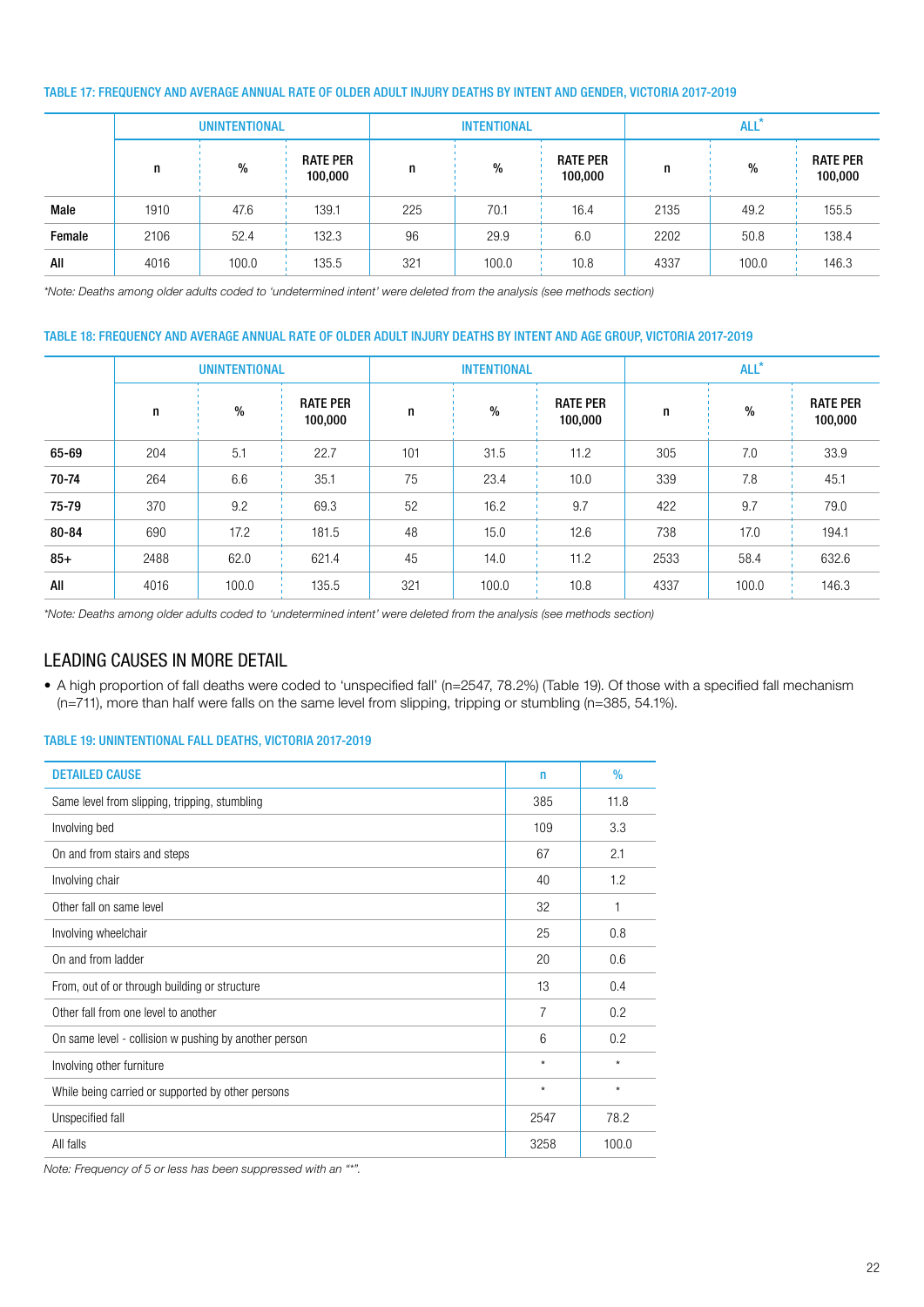# APPENDIX 1

### TABLE 20: OVERVIEW OF INJURY DEATHS, VICTORIA 2017-2019

|       |                                         |                | $2017^{(1)}$ |                  | $2018^{(2)}$ |                  | 2018 (3) |          | <b>TOTAL*</b> |
|-------|-----------------------------------------|----------------|--------------|------------------|--------------|------------------|----------|----------|---------------|
|       |                                         | n              | $\%$         | n                | $\%$         | n                | $\%$     | n        | $\%$          |
|       | <b>ALL</b>                              | 2519           | 100.0        | 2506             | 100.0        | 3584             | 100.0    | 8609     | 100.0         |
| Age   | $0 - 14$                                | 22             | 0.9          | 21               | 0.8          | 28               | 0.8      | 71       | 0.8           |
|       | $15 - 24$                               | 137            | 5.4          | 143              | 5.7          | 242              | 6.8      | 522      | 6.1           |
|       | $25 - 64$                               | 1059           | 42.0         | 1029             | 41.1         | 1582             | 44.1     | 3670     | 42.6          |
|       | $65+$                                   | 1301           | 51.6         | 1313             | 52.4         | 1732             | 48.3     | 4346     | 50.5          |
| Sex   | Male                                    | 1492           | 59.2         | 1533             | 61.2         | 2259             | 63.0     | 5284     | 61.4          |
|       | Female                                  | 1027           | 40.8         | 973              | 38.8         | 1325             | 37.0     | 3325     | 38.6          |
| Cause | <b>UNINTENTIONAL</b>                    | 1830           | 72.9         | 1825             | 72.8         | 2543             | 71.0     | 6198     | 72.0          |
|       | Fall                                    | 1020           | 40.5         | 1063             | 42.4         | 1352             | 37.7     | 3435     | 39.9          |
|       | Poisoning                               | 343            | 13.6         | 321              | 12.8         | 524              | 14.6     | 1188     | 13.8          |
|       | Transport                               | 281            | 11.2         | 259              | 10.3         | 388              | 10.8     | 928      | 10.8          |
|       | Choking/suffocate                       | 33             | 1.3          | 35               | 1.4          | 50               | 1.4      | 118      | 1.4           |
|       | Drowning/near drowning                  | 24             | 1.0          | 25               | 1.0          | 36               | 1.0      | 85       | 1.0           |
|       | Natural/environmental/animals           | 14             | 0.6          | 16               | 0.6          | 24               | 0.7      | 54       | 0.6           |
|       | Fires/burns/scalds                      | $10$           | 0.4          | $10$             | 0.4          | 24               | 0.7      | 44       | 0.5           |
|       | Hit/struck/crush                        | $\,8\,$        | 0.3          | 12               | 0.5          | 22               | 0.6      | 42       | 0.5           |
|       | Machinery                               | $\star$        | $^\star$     | $^\star$         | $\star$      | $\,6\,$          | 0.2      | 10       | 0.1           |
|       | Cutting/piercing                        | $^\star$       | $\star$      | $\star$          | $\star$      | $\star$          | $\star$  | 8        | 0.1           |
|       | Overexertion and/or strenuous movements | $\star$        | $\star$      | $^\star$         | $\star$      | $\star$          | $\star$  | $\star$  | $\star$       |
|       | Explosions/firearms                     | $\star$        | $\star$      | $^\star$         | $\star$      | $\boldsymbol{0}$ | 0.0      | $\star$  | $\star$       |
|       | Foreign body - natural orifice          | $\overline{0}$ | 0.0          | $\boldsymbol{0}$ | 0.0          | $\star$          | $\star$  | $^\star$ | $\star$       |
|       | Other specified unintentional           | $\overline{7}$ | 0.3          | $\,6$            | 0.2          | $\overline{7}$   | 0.2      | 20       | 0.2           |
|       | Unspecified unintentional               | 85             | 3.4          | 69               | 2.8          | 104              | 2.9      | 258      | 3.0           |
|       | <b>INTENTIONAL</b>                      | 662            | 26.3         | 640              | 25.5         | 980              | 27.3     | 2282     | 26.5          |
|       | Suicide                                 | 622            | 24.7         | 597              | 23.8         | 897              | 25.0     | 2116     | 24.6          |
|       | Homicide                                | 40             | 1.6          | 43               | 1.7          | 83               | 2.3      | 166      | 1.9           |
|       | UNDETERMINED INTENT*                    | 27             | 1.1          | 41               | 1.6          | 61               | 1.7      | 129      | 1.5           |

Notes: Data for different years are at different stages of the ABS revisions process: (1) Final, (2) Revised & (3) Preliminary.

Frequency of 5 or less has been suppressed with an "\*".

\*Deaths among children coded to 'undetermined intent' were deleted from the entire analysis (see methods section).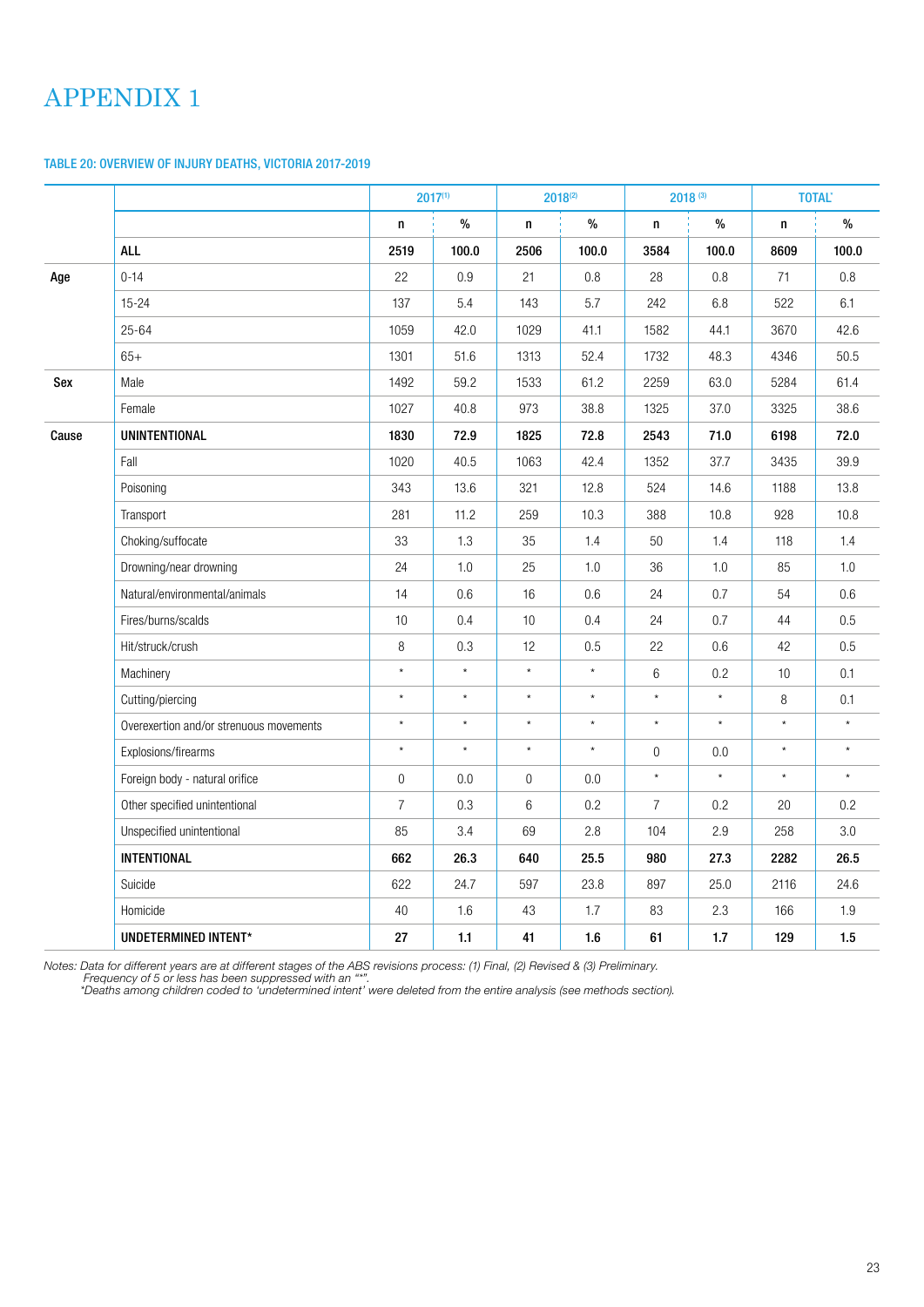| ֧֧֧֧֧֧֧֧֧֧֧֧֧֧֧֧֧֧֧֧֧֧֧֚֚֚֚֚֚֚֚֚֚֚֚֚֚֚֚֚֚֚֚֚֚֝֘֝֝֬֝֓֝֬֝֬֝֓֝֬֝֓֝֬֝֬֝֬֝֬֝֬֝֬֝֬֝֬֝֬֝֬֝֬֬<br>֧֧֧֧֧֧֪֪֪֪֪֪֪֪֪֪֪֪֪֪֪֪֪֪֪֪֚֚֝֩ |
|-------------------------------------------------------------------------------------------------------------------------|
|                                                                                                                         |
|                                                                                                                         |
|                                                                                                                         |
|                                                                                                                         |
|                                                                                                                         |
|                                                                                                                         |
|                                                                                                                         |
| ֖֖֖֚֚֚֚֚֚֚֚֚֚֚֝<br>֧֪֪֪֪֪֪֪֪֪֪֪֪֝֝֝֝֩׀<br>֧֪֘֬֘                                                                         |
|                                                                                                                         |
|                                                                                                                         |
|                                                                                                                         |
|                                                                                                                         |
|                                                                                                                         |
|                                                                                                                         |
| - 1<br>(                                                                                                                |
|                                                                                                                         |
|                                                                                                                         |
|                                                                                                                         |
|                                                                                                                         |
|                                                                                                                         |
|                                                                                                                         |
|                                                                                                                         |
|                                                                                                                         |
| Ì                                                                                                                       |
|                                                                                                                         |
|                                                                                                                         |
|                                                                                                                         |
|                                                                                                                         |
|                                                                                                                         |
|                                                                                                                         |
|                                                                                                                         |
|                                                                                                                         |
|                                                                                                                         |
|                                                                                                                         |
|                                                                                                                         |
|                                                                                                                         |
|                                                                                                                         |
|                                                                                                                         |
|                                                                                                                         |
|                                                                                                                         |
|                                                                                                                         |
|                                                                                                                         |
|                                                                                                                         |
|                                                                                                                         |
|                                                                                                                         |
|                                                                                                                         |
|                                                                                                                         |
|                                                                                                                         |
|                                                                                                                         |
|                                                                                                                         |
|                                                                                                                         |
|                                                                                                                         |
|                                                                                                                         |
|                                                                                                                         |
|                                                                                                                         |
|                                                                                                                         |
|                                                                                                                         |
|                                                                                                                         |
|                                                                                                                         |
|                                                                                                                         |
|                                                                                                                         |
|                                                                                                                         |
|                                                                                                                         |
| ļ                                                                                                                       |
|                                                                                                                         |
|                                                                                                                         |

|                    | 4LL           | fall<br>3435<br>40.0%                                                  | suicide<br>2146<br>24.6%                                                      | poisoning<br>1188<br>13.8%                                           | $\begin{array}{c}\n \text{transport} \\  928 \\  \text{10.8}\n \end{array}$     | unspec. unintent.<br>258<br>3.0%                                                                                                                                                                                                    | $\begin{array}{c} \hbox{homicide} \\ 161 \\ 2.1\% \end{array}$                                             | homicide<br>166<br>1.9%                |                                                                                                              |                                                                                                        | drowning<br>$^{85}_{1.0\%}$                                                                                                                                 |                                          | fires/ burns/ scalds<br>$44$<br>$0.5\%$                 | hit/ struck/ crush<br>42<br>0.5%       | oth. unintent.<br>$\frac{20}{0.2\%}$                           | machinery<br>$\begin{array}{c} 10 \\ 10 \\ 0.1\% \end{array}$ | cutting/piercing<br>$0.1\%$              | strenuous<br>movements      | explosions/ firearms           | foreign body                  | 8588     |
|--------------------|---------------|------------------------------------------------------------------------|-------------------------------------------------------------------------------|----------------------------------------------------------------------|---------------------------------------------------------------------------------|-------------------------------------------------------------------------------------------------------------------------------------------------------------------------------------------------------------------------------------|------------------------------------------------------------------------------------------------------------|----------------------------------------|--------------------------------------------------------------------------------------------------------------|--------------------------------------------------------------------------------------------------------|-------------------------------------------------------------------------------------------------------------------------------------------------------------|------------------------------------------|---------------------------------------------------------|----------------------------------------|----------------------------------------------------------------|---------------------------------------------------------------|------------------------------------------|-----------------------------|--------------------------------|-------------------------------|----------|
|                    | $85 + yrs$    | fall<br>2163<br>85.4%                                                  | unspec. unintent.<br>179<br>7.1%                                              | transport<br>$\frac{73}{73}$                                         | suicide<br>$43$<br>$1.7%$                                                       |                                                                                                                                                                                                                                     | fires/ burns/ scalds<br>$^{11}_{0.5\%}$                                                                    | fires/ burns/ scalds<br>9<br>0.4%      |                                                                                                              |                                                                                                        | poisoning                                                                                                                                                   | drowning                                 | cutting/piercing                                        | homicide                               | oth. unintent.                                                 | explosions/firearms                                           |                                          |                             |                                |                               | 2533     |
|                    | 80-84yrs      | Fall<br>567<br>76.8%                                                   | suicide<br>$48$<br>$6.5%$                                                     | transport<br>$46$<br>$6.2\%$                                         | unspec. unintent.<br>$42$<br>5.7%                                               |                                                                                                                                                                                                                                     | poisoning<br>$\begin{matrix}6\\6\end{matrix}$<br>$0.9\%$                                                   | poisoning<br>0.9%                      |                                                                                                              | drowning                                                                                               | fires/burns/scalds                                                                                                                                          | hit/struck/crush                         | strenuous<br>movements<br>*                             |                                        |                                                                |                                                               |                                          |                             |                                |                               | 738      |
|                    | 75-79yrs      | fall<br>275<br>65.2%                                                   | transport<br>$\frac{51}{12.1\%}$                                              | suicide<br>$48$<br>11.4%                                             | unspec. unintent.<br>$\frac{17}{2.6\%}$                                         |                                                                                                                                                                                                                                     | poisoning<br>1.3%<br>1.3%                                                                                  | poisoning<br>$9\atop{2.1\%}$           |                                                                                                              | nat./envir./animals                                                                                    | homicide                                                                                                                                                    | drowning                                 | hit/struck/crush                                        | cutting/piercing                       | foreign body                                                   | oth. unintent.<br>*                                           |                                          |                             |                                |                               | 422      |
|                    | 70-74yrs      | $rac{611}{172}$<br>50.7%                                               | suicide<br>$68$<br>$20.1\%$                                                   | $\begin{array}{c} {\rm transport} \\ 39 \\ 11.5\% \end{array}$       | poisoning<br>$15$<br>$4.4\%$                                                    | choking/ suffocation/choking/ suffocation/choking suffocation/ choking/ suffocation/<br>- المناقبة المناقبة المناقبة المناقبة المناقبة المناقبة المناقبة المناقبة المناقبة المناقبة المناقبة المناقبة<br>- المناقبة المناقبة المناق | poisoning<br>3.2%                                                                                          | unspec. unintent.<br>$\frac{9}{2.7\%}$ | homicide<br>$2.1\%$                                                                                          | drowning<br>$6\atop 1.8\%$                                                                             | fires/burns/scalds                                                                                                                                          | nat./envir./animals                      | hit/struck/crush                                        |                                        |                                                                |                                                               |                                          |                             |                                |                               | 339      |
|                    | 65-69yrs      | suicide<br>95<br>31.1%                                                 | $\frac{7}{100}$ and<br>$\frac{1}{20}$                                         | $\begin{array}{c} {\rm transport} \\ 60 \\ 19.7\% \end{array}$       | poisoning<br>39<br>12.8%                                                        | unspec. unintent.<br>2.3%                                                                                                                                                                                                           | drowning<br>$6$<br>$2.2%$                                                                                  | homicide<br>$6^{0.6}$                  |                                                                                                              | choking/suffocation                                                                                    | drowning                                                                                                                                                    | $\circ$ th. unintent.                    | cutting/piercing                                        | fires/ burns/ scalds cutting/ piercing |                                                                |                                                               |                                          |                             |                                |                               | 305      |
|                    | 60-64yrs      | $\frac{122}{122}$<br>34.8%                                             | $\begin{array}{l} \frac{1}{100} \\ 0 \\ 1 \\ 0 \\ \frac{1}{100} \end{array}$  | poisoning<br>56<br>16.0%                                             | $\frac{1}{16.0\%}$<br>16.0%                                                     | drowning<br>$\frac{12}{3.4\%}$                                                                                                                                                                                                      | $unspec.$ unintent.<br>2.5%                                                                                | choking/suffocation<br>9<br>2.6%       | nat./envir./animals/choking/ suffocation/nat./envir./animals/oth.or undet.intent/nat./envir./animals<br>2.0% | $\begin{array}{c}\n\text{homicide} \\ \uparrow 7\% \\ \uparrow 7\% \n\end{array}$                      |                                                                                                                                                             |                                          | hit/struck/crush                                        | unspec.<br>unintent                    | machinery                                                      | oth. unintent.<br>*                                           |                                          |                             |                                |                               | $351$    |
|                    | 55-59yrs      | suicide<br>194<br>45.6%                                                | poisoning<br>$95$<br>$22.4\%$                                                 | transport<br>13.9%<br>13.9%                                          | $188^{\circ}_{\circ}$                                                           |                                                                                                                                                                                                                                     | oth. or undet. intent<br>67%                                                                               | $\frac{6}{1.4\%}$                      |                                                                                                              | hit/ struck/ crush                                                                                     | hit/ struck/ crush   fires/ burns/ scalds   fires/ burns/ scalds   fires/ burns/ scalds<br>hit/ struck/ crush   fires/ burns/ scalds   fires/ burns/ scalds | choking/suffocation.nat./envir./animals. |                                                         | drowning                               | machinery                                                      | cutting/piercing                                              | oth. unintent.                           |                             |                                |                               | 425      |
|                    | 50-54yrs      | suicide<br>190<br>43.0%                                                | poisoning<br>143<br>32.4%                                                     | $\begin{array}{c} \text{transport} \\ 48 \\ 10.9\% \end{array}$      | $\frac{1}{2}$<br>$\frac{2}{4}$<br>$\frac{3}{8}$                                 | oth. or undet. intent, oth. or undet. intent<br>$\begin{bmatrix} 14 & 3 \\ 14 & 3.2\% \end{bmatrix}$ $\begin{bmatrix} 14 & 3.3\% \\ 3.3\% \end{bmatrix}$                                                                            | homicide<br>$^{86}_{-1.9\%}$                                                                               | homicide<br>$-6%$                      |                                                                                                              | drowning                                                                                               |                                                                                                                                                             | machinery                                |                                                         | explosions/firearms                    | hit/struck/crush                                               | $unspec.$ unintent                                            | oth. unintent.<br>*                      |                             |                                |                               | 442      |
| AGE GROUPS (YEARS) | 45-49yrs      | $\frac{213}{213}$<br>38.9%                                             | poisoning<br>188<br>34.3%                                                     | $\frac{1}{10.6\%}$                                                   | $\frac{1}{27}$<br>$\frac{1}{28}$                                                | $\begin{array}{c}\n  \  \  \text{homicide} \\  20 \\  3.8\% \n \end{array}$                                                                                                                                                         | oth. or undet. intent<br>1.5%                                                                              | oth. or undet. intent<br>18<br>3.3%    | $13\%$                                                                                                       | $\begin{array}{c}\n\text{drowing} \\ 6 \\ \text{I.1\%}\n\end{array}$                                   |                                                                                                                                                             | choking/ suffocation                     | fires/burns/scalds nat./envir./animals unspec.unintent. | strenuous<br>movements                 | $unspec.$ unintent                                             | machinery                                                     | cutting/piercing                         | explosions/ firearms        | oth. unintent.<br>*            |                               | 548      |
|                    | -44yrs<br>\$  | suicide<br>203<br>39.0%                                                | poisoning<br>$\frac{177}{34.0\%}$                                             | $\begin{array}{c} \text{transport} \\ 61 \\ 11.7\% \end{array}$      | homicide<br>$\frac{28}{5.4\%}$                                                  |                                                                                                                                                                                                                                     | $\overline{\overline{\overline{a}}} \stackrel{\triangle}{=} \stackrel{\triangle}{\overline{\overline{a}}}$ | drowning<br>$\frac{86}{9}$             | hit/struck/crush                                                                                             |                                                                                                        | fires/burns/scalds                                                                                                                                          | machinery                                | machinery                                               | cutting/piercing                       | nat/envir/animals                                              |                                                               |                                          |                             |                                |                               | 520      |
|                    | 35-39yrs      | suicide<br>202<br>39.0%                                                | poisoning<br>189<br>36.5%                                                     | $\begin{array}{c} {\rm transport} \\ 62 \\ {\rm 12.0\%} \end{array}$ | $\begin{array}{l}\n  \  \  \, \text{homicide} \\  20 \\  3.9\% \\  \end{array}$ |                                                                                                                                                                                                                                     | $rac{12}{12}$<br>2.3%                                                                                      | drowning<br>$6$<br>$1.2\%$             | hit/struck/crush                                                                                             |                                                                                                        | oth. unintent.                                                                                                                                              | strenuous<br>movements                   | unspec. unintent<br>*<br>*                              |                                        |                                                                |                                                               |                                          |                             |                                |                               | 518      |
|                    | 30-34yrs      | suicide<br>$^{214}_{47.7\%}$                                           | poisoning<br>121<br>26.9%                                                     | transport<br>15.4%<br>15.4%                                          | $\frac{100}{20}$<br>4.5%                                                        | oth or undet. intent   oth or undet intent   oth or undet. intent<br>$12$<br>$2.7\%$ $2.9\%$                                                                                                                                        |                                                                                                            | drowning                               | nat./ envir./ animals                                                                                        | intradition (chaos) and these states with the process is a press (small ; identified ) when you is the |                                                                                                                                                             |                                          |                                                         |                                        |                                                                |                                                               |                                          |                             |                                |                               | 449      |
|                    | 25-29yrs      | suicide<br>$\frac{197}{47.2\%}$                                        | $\frac{1}{2}$ poisoning<br>$\frac{1}{2}$<br>21.1%                             | transport<br>18.0%                                                   | homicide<br>$15\frac{6}{3}$                                                     | drowning<br>$\frac{10}{2.4\%}$                                                                                                                                                                                                      | oth. or undet. intent<br>$\frac{10}{2.4\%}$                                                                | $\overline{\overline{\mathbb{a}}}$     | oth. unintent.                                                                                               |                                                                                                        |                                                                                                                                                             | nat./envir./animals                      | choking/ suffocation                                    |                                        |                                                                |                                                               |                                          |                             |                                |                               | 417      |
|                    | $20 - 24$ yrs | suicide<br>163<br>51.4%                                                | $\begin{array}{l} \text{transport} \\ \text{78} \\ \text{24.6\%} \end{array}$ | poisoning<br>$47$<br>14.8%                                           | homicide<br>$^{15}_{4.7\%}$                                                     | drowning                                                                                                                                                                                                                            |                                                                                                            | oth. unintent.                         | choking/suffocation                                                                                          |                                                                                                        | nat/envir/animals/hit/struck/crush                                                                                                                          |                                          |                                                         |                                        |                                                                |                                                               |                                          |                             |                                |                               | $317$    |
|                    | $15-19yrs$    | suicide<br>$107$<br>$55.4%$                                            | $\frac{1}{62}$<br>$\frac{62}{32.1\%}$                                         | poisoning<br>10<br>5.2%                                              | drowning<br>3.6%                                                                | homicide                                                                                                                                                                                                                            | choking/suffocation                                                                                        | hit/struck/crush                       | oth. unintent.                                                                                               |                                                                                                        |                                                                                                                                                             |                                          |                                                         |                                        |                                                                |                                                               |                                          |                             |                                |                               | 193      |
|                    | $10-14$ yrs   | $\begin{array}{c} \text{transport} \\ 15 \\ \text{57.7\%} \end{array}$ | suicide<br>$34.6\%$                                                           | drowning                                                             | homicide                                                                        |                                                                                                                                                                                                                                     |                                                                                                            |                                        |                                                                                                              |                                                                                                        |                                                                                                                                                             |                                          |                                                         |                                        |                                                                |                                                               |                                          |                             |                                |                               | 26       |
|                    | $5 - 9y$ rs   | transport<br>$6$<br>54.5%                                              | drowning                                                                      | $\overline{\overline{\mathbb{B}}}$ .                                 | choking/suffocation                                                             | homicide                                                                                                                                                                                                                            | oth. unintent.<br>$^\star$                                                                                 |                                        |                                                                                                              |                                                                                                        |                                                                                                                                                             |                                          |                                                         |                                        |                                                                |                                                               |                                          |                             |                                |                               | $\equiv$ |
|                    | $0-4yrs$      | transport<br>10<br>29.4%                                               | choking/suffocation<br>$17.6\%$                                               | drowning                                                             | homicide                                                                        | hit/struck/crush                                                                                                                                                                                                                    | fires/burns/scalds                                                                                         | $\overline{\overline{\overline{a}}}$ : | nat/envir/animals                                                                                            |                                                                                                        |                                                                                                                                                             |                                          |                                                         |                                        |                                                                |                                                               |                                          |                             |                                |                               | 34       |
|                    | <b>RANK</b>   | $=$ $=$ $\geq$                                                         |                                                                               | $\infty \subset \mathbb{S}_0$                                        | $\approx$ $\approx$                                                             | $\mathbb{S}_6 \supset \mathbb{C}$                                                                                                                                                                                                   | $\infty = 9$                                                                                               | $\infty = 8$                           | $\approx$ $\approx$ $\approx$                                                                                | $\infty \, \subset \, \mathcal{S}_6$                                                                   | $\infty$ = $\infty$                                                                                                                                         | $\Omega = 8$                             | $=$ $=$ $\geq$                                          | $\frac{1}{n} = \frac{1}{n}$            | $\mathop{\mathfrak{S}}\nolimits=\mathop{\mathcal{E}}\nolimits$ | $\frac{4}{5}$ = $\frac{1}{5}$                                 | $\frac{10}{10}$ $\equiv$ $\frac{10}{10}$ | $\mathcal{Z} = \mathcal{Z}$ | $\mathbb{S}_6 = \frac{1}{n^2}$ | $\frac{1}{2}$ = $\frac{1}{2}$ |          |

Note:

Oth/ undet. Intent = other or undetermined intent; nat./ envir./ animals = natural/environmental/animals; oth. unintent = other specified unintentional; unspec.unintent.=<br>unspecified unintentional; strenuous movements= ove Oth/ undet. intent = other or undetermined intent; nat./ envir./ animals = natural/environmental/animals; oth. unintent.= other specified unintentional; unspec.unintent.= unspecified unintentional; strenuous movements= overexertion/strenuous movements.

Frequency of 5 or less has been suppressed with an "\*". Other cells in the same row and/or column may be suppressed "\*\*" in order to maintain confidentiality. Frequency of 5 or less has been suppressed with an "\*". Other cells in the same row and/or column may be suppressed "\*\*" in order to maintain confidentiality. \* Deaths coded to 'undetermined intent' for children, adolescents/young adults and older adults were deleted from the analysis (see methods section) \* Deaths coded to 'undetermined intent' for children, adolescents/young adults and older adults were deleted from the analysis (see methods section)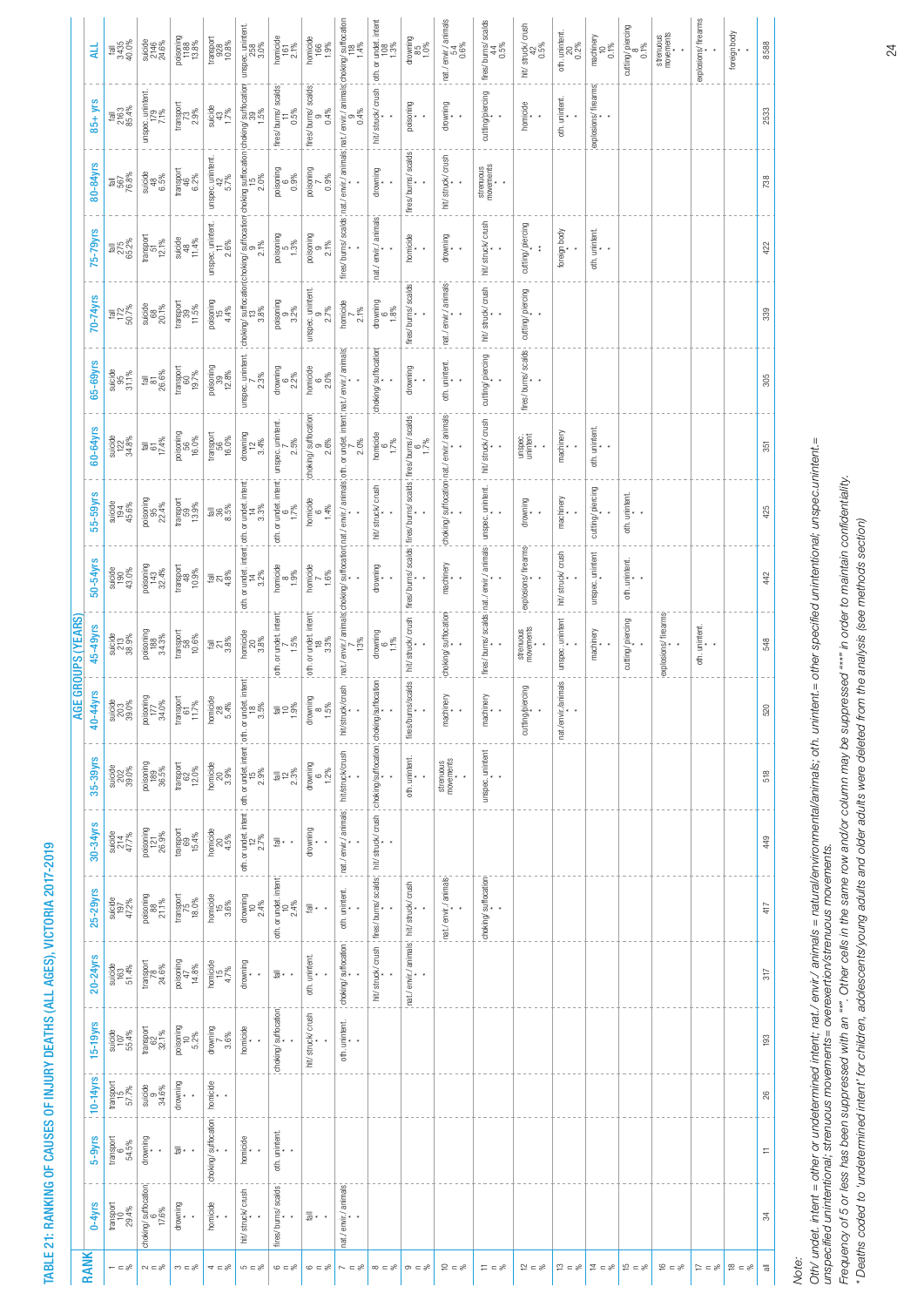# APPENDIX 2

| <b>STATE OF</b>  |                |                |                |                | <b>REGISTRATION STATE</b> |                |                |          |              |
|------------------|----------------|----------------|----------------|----------------|---------------------------|----------------|----------------|----------|--------------|
| <b>RESIDENCE</b> | <b>NSW</b>     | <b>VIC</b>     | QLD            | <b>SA</b>      | <b>WA</b>                 | <b>TAS</b>     | <b>NT</b>      | ACT      | <b>Total</b> |
| <b>NSW</b>       | 9288           | 83             | 93             | 11             | 10                        | $\overline{7}$ | $\overline{4}$ | 82       | 9578         |
| <b>VIC</b>       | 91             | 8441           | 35             | 13             | 15                        | $\star$        | $\overline{7}$ | $\star$  | 8609         |
| QLD              | 112            | 29             | 6549           | 6              | 8                         | $\star$        | $\overline{7}$ | $^\star$ | 6718         |
| SA               | 20             | 13             | $\overline{7}$ | 2512           | 6                         | $\star$        | 10             | $\star$  | 2570         |
| <b>WA</b>        | $\overline{7}$ | $\overline{7}$ | 8              | 14             | 3957                      | $\star$        | 10             | $\star$  | 4006         |
| <b>TAS</b>       | $\star$        | 10             | $\star$        | $\overline{0}$ | $\star$                   | 864            | $\overline{0}$ | $\star$  | 886          |
| <b>NT</b>        | $\star$        | $\star$        | $\overline{7}$ | 8              | $\star$                   | 0              | 427            | $\star$  | $***$        |
| <b>ACT</b>       | 39             | $\star$        | $\star$        | $\overline{0}$ | $\star$                   | $\star$        | $\star$        | 430      | 476          |
| Other**          | $\star$        | $\overline{0}$ | $\overline{0}$ | $\mathbf{0}$   | $\Omega$                  | $\overline{0}$ | $\overline{0}$ | $\star$  | $\star$      |
| Total            | 9565           | 8586           | 6703           | 2564           | 4004                      | 881            | 466            | 526      | 33295        |

### TABLE 22: INJURY DEATHS: STATE OF RESIDENCE VS STATE OF DEATH REGISTRATION, 2017-2019

Notes: Excludes medical injury and late effects. Also excludes undetermined intent injury deaths among children aged 0-14 years.

Frequency of 5 or less has been suppressed with an "\*". Other cells in the same row and/or column may be suppressed "\*\*" in order to maintain confidentiality. \*\* Other Territories (Cocos (Keeling) Islands, Christmas Island, Jervis Bay Territory)

#### TABLE 23: REFERENCE YEAR OF INJURY DEATH VS ACTUAL YEAR OF INJURY DEATH FOR VICTORIAN RESIDENTS

| <b>DEATH</b> |      |         |                |                |         |                | <b>REFERENCE YEAR</b> |                |                  |             |                |                |                |              |
|--------------|------|---------|----------------|----------------|---------|----------------|-----------------------|----------------|------------------|-------------|----------------|----------------|----------------|--------------|
| <b>YEAR</b>  | 2007 | 2008    | 2009           | 2010           | 2011    | 2012           | 2013                  | 2014           | 2015             | 2016        | 2017           | 2018           | 2019           | <b>Total</b> |
| < 2005       | 16   | $\star$ | $\star$        | $\star$        | $\star$ | $^\star$       | $\star$               | $\star$        | $^\star$         | $\star$     | $\star$        | $\star$        | $\mathbf 0$    | 41           |
| 2005         | 11   | $\star$ | $\overline{0}$ | $\star$        | 0       | $^\star$       | $\mathbf 0$           | $\overline{0}$ | $\overline{0}$   | $\star$     | $\overline{0}$ | $\overline{0}$ | $\overline{0}$ | 19           |
| 2006         | 122  | $\star$ | $^\star$       | $\overline{0}$ | 0       | $\overline{0}$ | $\star$               | $\overline{0}$ | $\overline{0}$   | $\mathbf 0$ | $\overline{0}$ | $\overline{0}$ | $\mathbf 0$    | 127          |
| 2007         | 1537 | 352     | $\overline{7}$ | $\star$        | 0       | $\mathbf 0$    | $\star$               | $\mathbf 0$    | $\mathbf 0$      | $\mathbf 0$ | $\mathbf 0$    | $\mathbf 0$    | $\mathbf 0$    | 1899         |
| 2008         |      | 1692    | 330            | $\star$        | $\star$ | $\star$        | $\boldsymbol{0}$      | $\star$        | $\star$          | $\star$     | $\bf 0$        | $\overline{0}$ | $\mathbf 0$    | 2034         |
| 2009         |      |         | 1903           | 319            | 21      | $\star$        | $\star$               | $\star$        | $\boldsymbol{0}$ | $\star$     | $\bf 0$        | $\overline{0}$ | $\mathbf 0$    | 2248         |
| 2010         |      |         |                | 1724           | 286     | $\star$        | $\star$               | $\overline{0}$ | $\star$          | $\mathbf 0$ | $\overline{0}$ | $\star$        | $\overline{0}$ | 2016         |
| 2011         |      |         |                |                | 1814    | 252            | $\overline{7}$        | $\star$        | $\boldsymbol{0}$ | $\star$     | $\star$        | $\star$        | $\star$        | 2081         |
| 2012         |      |         |                |                |         | 1759           | 334                   | $\,8\,$        | $\star$          | $\star$     | $\star$        | $\star$        | $\star$        | 2112         |
| 2013         |      |         |                |                |         |                | 1640                  | 524            | $6\phantom{1}6$  | $\star$     | $\star$        | $\star$        | $\star$        | 2178         |
| 2014         |      |         |                |                |         |                |                       | 2060           | 333              | 9           | $\star$        | $\star$        | $\mathbf 0$    | 2406         |
| 2015         |      |         |                |                |         |                |                       |                | 2263             | 320         | $\star$        | $\star$        | $\overline{0}$ | 2584         |
| 2016         |      |         |                |                |         |                |                       |                |                  | 2319        | 342            | $\overline{0}$ | 24             | 2685         |
| 2017         |      |         |                |                |         |                |                       |                |                  |             | 2165           | 297            | 343            | 2805         |
| 2018         |      |         |                |                |         |                |                       |                |                  |             |                | 2199           | 645            | 2844         |
| 2019         |      |         |                |                |         |                |                       |                |                  |             |                |                | 2569           | 2569         |
| Total        | 1686 | 2055    | 2244           | 2055           | 2127    | 2020           | 1987                  | 2597           | 2609             | 2659        | 2519           | 2506           | 3584           | 30648        |

Notes: Excludes medical injury and late effects. Also excludes undetermined intent injury deaths among children aged 0-14 year. Frequency of 5 or less has been suppressed with an "\*". An increase in deaths for the 2019 reference year is due to inclusion of deaths that had been registered in 2017, 2018 and 2019. See Appendix 3 for more details.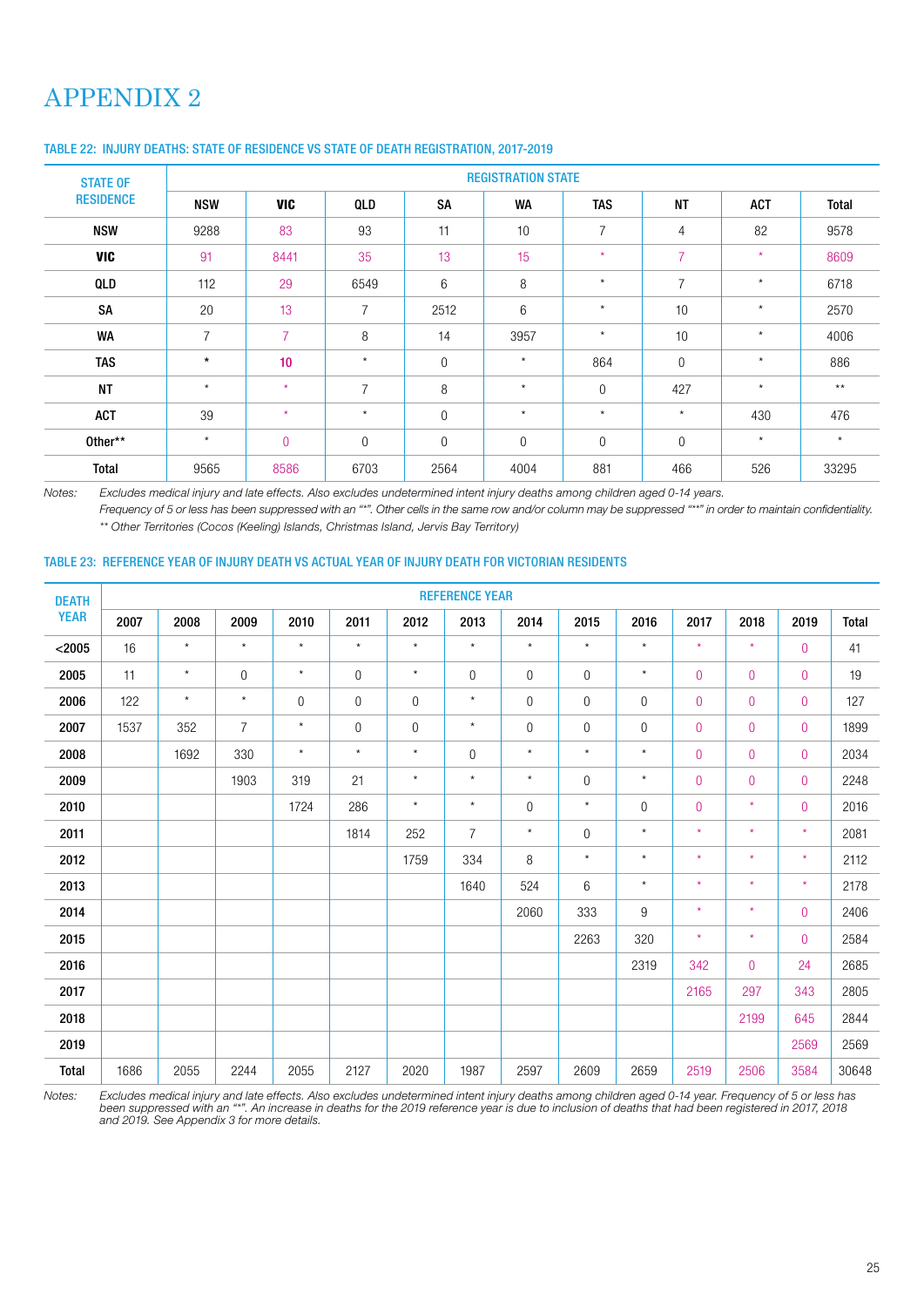

### FIGURE 26: HISTOGRAM OF AGE DISTRIBUTION OF THE RESIDENT POPULATION OF VICTORIA, 2007-2019

Source: ABS catalogue no: 3101.0 - Australian Demographic Statistics; TABLE 52 - Estimated Resident Population by Single Year of Age, Victoria. Downloaded October 2021.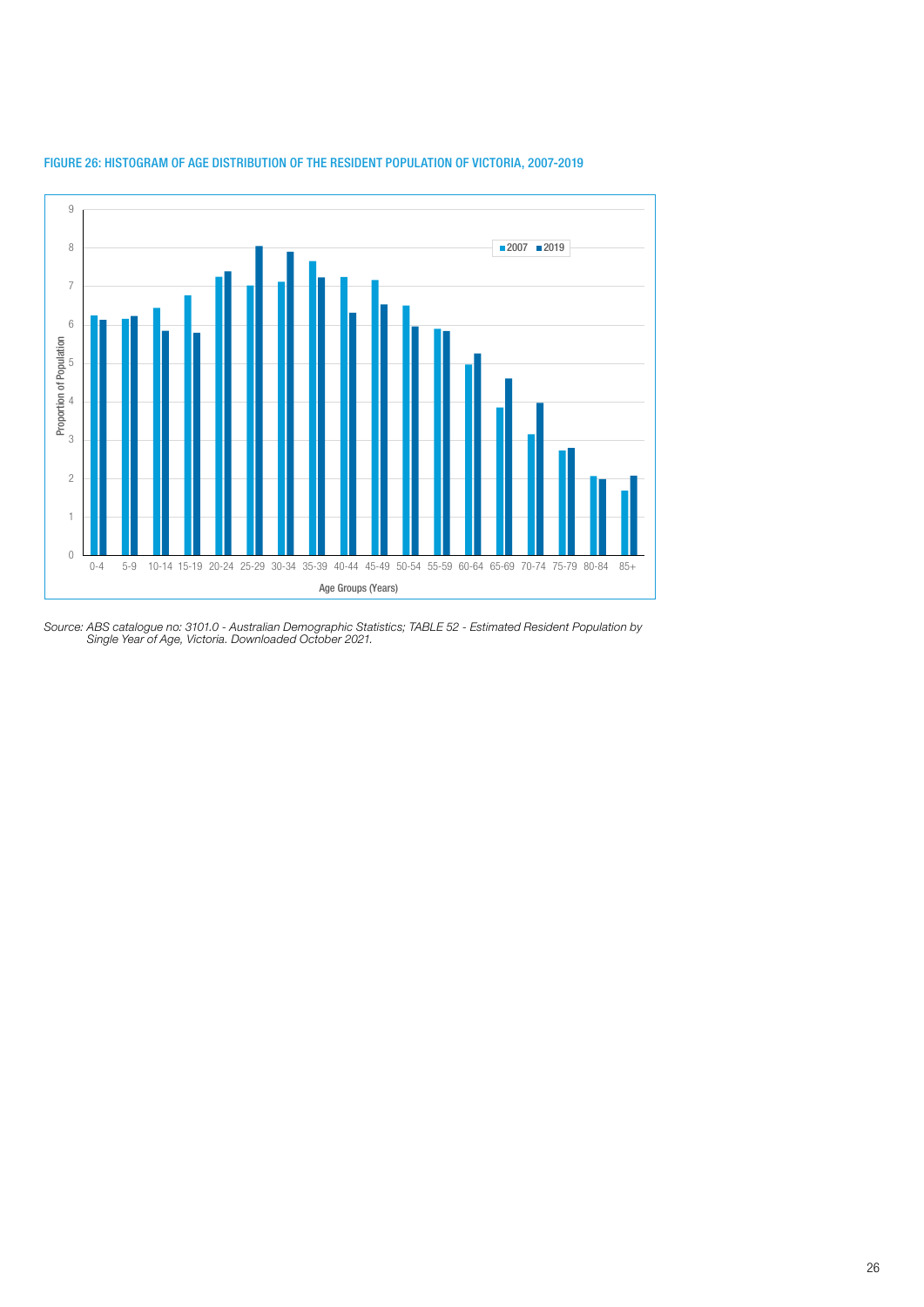# APPENDIX 3: ABS TECHNICAL NOTE: VICTORIAN ADDITIONAL REGISTRATIONS AND TIME SERIES ADJUSTMENT

Downloaded from: https://www.abs.gov.au/methodologies/causes-death-australia-methodology/2019#technical-note-victorianadditional-registrations-and-time-series-adjustment

### Introduction

- 1. ABS mortality statistics are compiled by reference year. Deaths included in the 2019 reference year include:
- those registered in 2019 and received by the ABS in 2019;
- those registered in 2019 and received by the ABS in the first quarter of 2020; and
- those registered in the years prior to 2019 but not received by the ABS until 2019 or the first quarter of 2020 (provided that these records have not been included in an earlier reference period).
- 2. The majority of deaths are lodged with the ABS in the year they are registered or in the first quarter of the subsequent year. Over the ten years between 2009 and 2018 less than 0.1% of deaths included in a particular reference year were registered in years prior to that reference year. In 2019, the proportion of total deaths that were registered in a year prior to the reference year was 1.6%. The majority of these deaths were registered in Victoria in years prior to 2019. The remainder of this technical note will focus on these additional death registrations and how they are reflected in published data.

### Victorian additional death registrations

- 3. In the first quarter of 2020, the ABS and the Victorian Registry of Births, Deaths and Marriages (RBDM) undertook a joint investigation aimed at identifying death registrations that had not been submitted to the ABS as part of usual processing procedures. This investigation identified 2,812 deaths that had been registered in 2017, 2018 and 2019 but had not previously been provided to the ABS. These deaths were not reported because of an issue associated with the Registry's previous processing system which was replaced in early 2019.
- 4. The 2,812 additional deaths were reported to the ABS at the conclusion of this investigation, accounting for 6.4% of total registrations (43,882) received for Victoria in 2019. 40.4% of these additional deaths were registered in 2017, 57.0% in 2018 and the remainder in 2019 (2.6%).
- 5. The 2,812 Victorian deaths are in scope of the 2019 reference year and are therefore included in 2019 counts of total deaths in both the Deaths Australia, 2019 and Causes of Death, Australia datasets. The inclusion of these additional registrations has resulted in increased counts of deaths by particular causes in 2019 when compared to 2017 and 2018.
- 6. Of the 2,739 deaths that were registered in 2017 and 2018 and submitted to the ABS for the 2019 reference year, 63% were certified by a coroner with the remaining 37% certified by a doctor. Deaths from external causes (accidents, assaults and suicides) are more likely to be coroner referred, so the impact of the additional registrations on counts of deaths for those causes is greater.

### Effects on time series

- 7. There are generally four ways in which causes of death output can change over time:
- Changes in the prevalence of diseases or external causes of death;
- Changes associated with the administrative system through which data is sourced (these may include certification changes or registration delays);
- Updates to the classification underpinning cause of death data (the International Classification of Diseases) by the World Health Organization; and,
- Changes to data processing at the ABS (i.e. system changes or scope changes).
- 8. The provision of the additional 2,739 deaths which were registered in 2017 and 2018 but reported and included in the 2019 reference year impacts both the Victorian and the national time series. This time series change is associated with an administrative processing issue rather than a true change in the prevalence of diseases or deaths from external causes. This should be taken into account when conducting time series analysis on the 2019 Victorian and national mortality datasets.